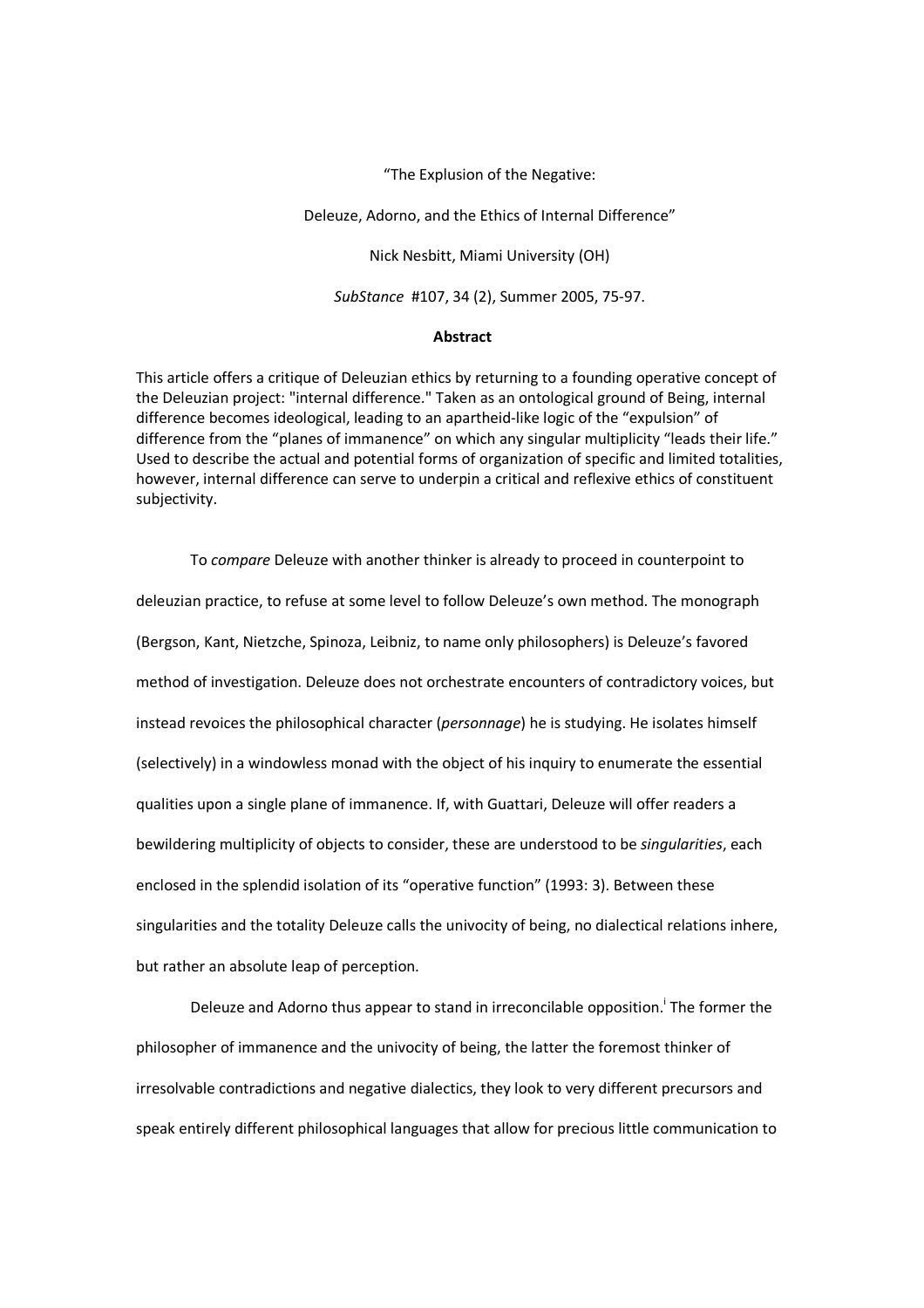occur. Yet to leave each to his proper plane of immanence—in which their respective truth may be expressed without dissent—would be to abandon critique for the history of ideas. Instead, I think it is possible to compose a dissonant relationship between these two seemingly antagonistic thinkers. In this article, I propose to examine Deleuze's early writings via a critical reading of the founding operative concept of the Deleuzian project: "internal difference." If Alain Badiou rightly locates the precondition of Deleuzian thought in the "univocity of being," this remains "a silent, supra-cognitive or mystical intuition" (Badiou 31) about which one can say no more than to repeat the mantra: "Being is One." What one *can* talk about are instead the modes or "simulacra" of the One, and the implications for modal beings if one adheres rigorously to this univocity. The concept of internal difference thus allows Deleuze to begin exploring the world of simulacra after the founding intuition of the univocity of Being. Focusing on Deleuze's texts from the 1960s, I question the logic of internal difference in light of the later *Logique du sens,* before addressing the ethical implications of internal difference as described in *Nietzsche et la philosophie*. While Deleuzian concepts (particularly the panoply generated in *Milles plateaux*) remain endlessly productive for progressive contemporary thought (witness Hardt & Negri), this essay constitutes an attempt to think through what remains (for me) the most problematic dimension of Deleuzian thought: the univocal celebration of a power-based ethics.

It is widely recognized that Deleuze begins his philosophical project not with the affirmative impulse of his later works, but as an explicit critique of Hegelian dialectical difference. In *Nietzsche et la philosophie,* Deleuze judges the dialectic "abstract" and "empty" insofar as "the Being of Hegelian logic remains merely *thought* being" (1962: 181, 211 my emphasis). Hegelian difference remains an *external* conceptualization of difference "with another thing" (a spatial difference), "its difference with all that it is not" (a difference of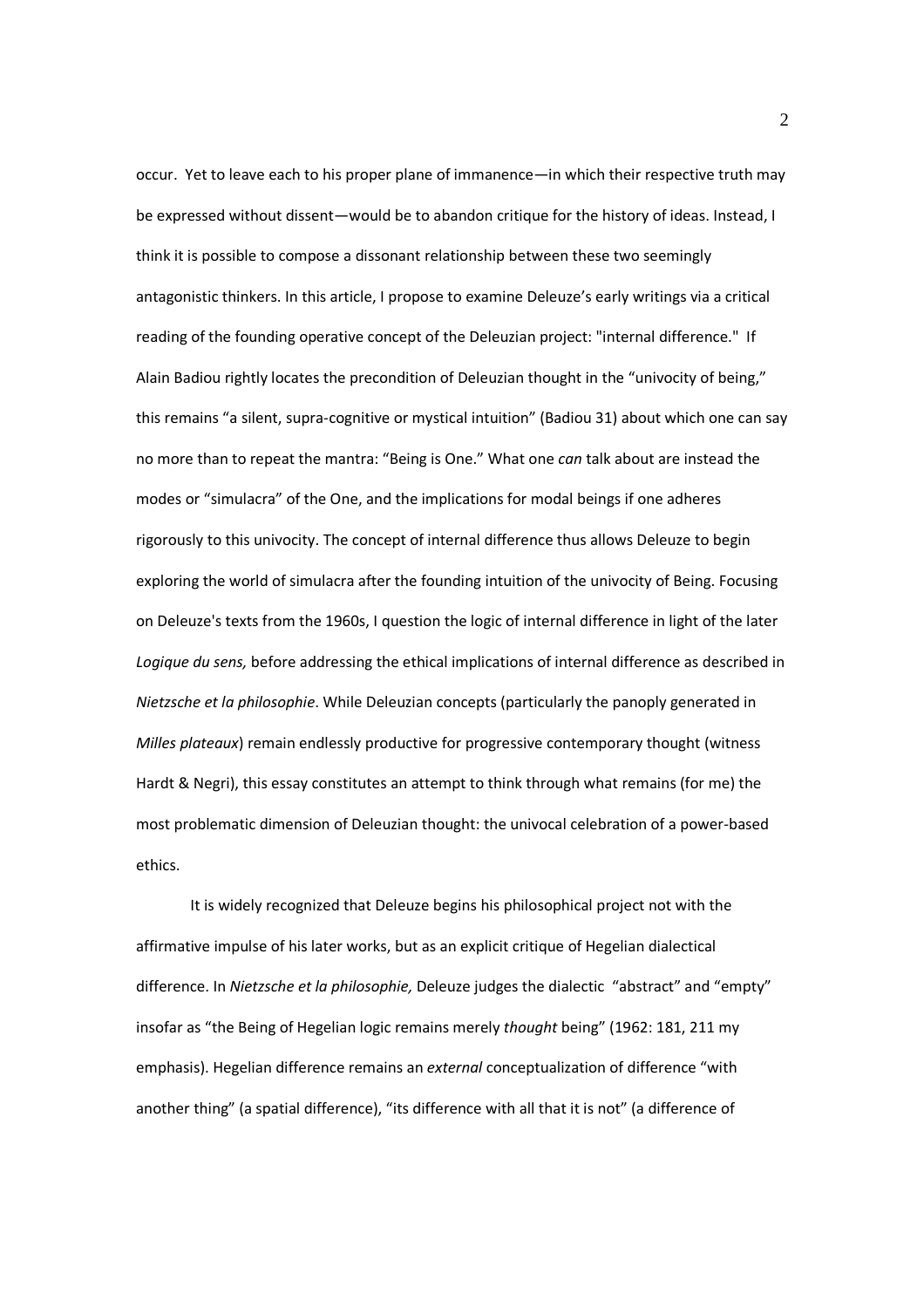contradiction) (2002: 33). This critique of Hegel takes on an oddly personalized tone of *ressentiment* at odds with nearly all of Deleuze's work and his explicit norm of respect for another work: "One must take a work as a whole, follow it and not judge it… receive it whole…. There are people who only feel intelligent if they find 'contradictions' in a great thinker" (1990: 118, 124).<sup>ii</sup> For Deleuze's Nietzsche, Hegel is *the "adversary"* (1962: 9), while for Deleuze himself, Hegel is the "traitor" upon whom Deleuze displaces the negative—affects as much as logic—allowing him then to proceed univocally, free of contradiction in the project he inherits from Bergson, Nietzsche and Spinoza to "think differences of nature, independent of all forms of negation" (1966: 41). Similarly, at the level of Deleuzian logic, the attempt to represent "pure positivity" always proceeds negatively as an expulsion or bracketing of negativity: "Le négatif n'apparaît *ni* dans le procès de différen*t*iation, *ni* dans le procès de différen*c*iation. L'Idée *ignore*  la négation […] *excluant* toute détermination négative" (1968: 267, my italics). Is there a relation between the vilification of Hegel and this purging of the negative (itself a mode of negation) from Deleuze's thought? Does such a displacement truly evacuate all relation and negativity? And what are the implications of such a procedure, logically, practically, and, above all, ethically? I want to look then to internal difference, unsure whether Deleuze has been able to displace the negative and all contradiction upon Hegelian dialectics, and unsure whether, even if that were the case, this is entirely to be celebrated.

Michael Hardt observes that Deleuze often proceeds from book to book in a stepwise motion, in which the arguments of prior studies are presupposed in each successive one (32). To understand Deleuze's concept of internal difference, we need to return to its earliest appearances in Deleuze's work, before *Différence et repetition*, before *Le Bergsonisme,* to his two 1956 articles *"Bergson 1859-1941"* and *"La conception de la différence chez Bergson,"* both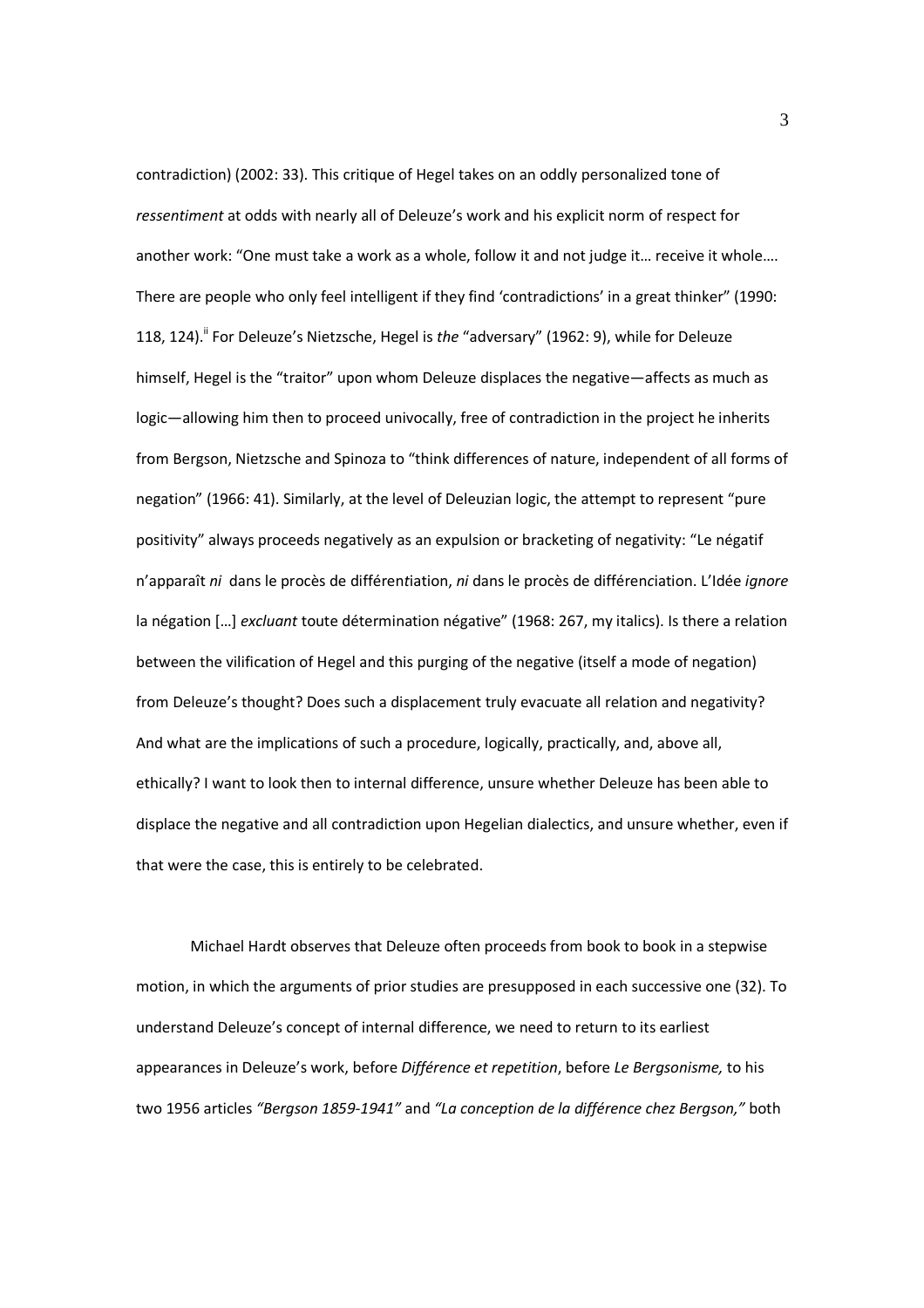recently republished in the collection *L'Ile déserte et autres textes.* There we find Deleuze's presentation of internal difference, the definition of which the later texts will take as a given as they go on to explore its vast implications. In *"Bergson 1859-1941,"* Deleuze offers his most succinct formulation of internal difference (related here to Bergson's *durée*, but a definition that remains effective for Deleuze's concept of difference as such): *"La durée est ce qui diffère ou ce qui change de nature, la qualité, l'hétérogénéité, ce qui diffère avec soi."* At its most succinct: "Duration is...what differs with itself" (2002: 34).<sup>iii</sup> How might we understand such an apparently impossible (contradictory?) statement? If duration is what *persists* through time in some sort of identity, then it is just the opposite of difference; to endure is to remain the same. Or from the inverse (Kantian) perspective, we are able to perceive difference in the world precisely because our sense of identity as a self-same subject persists, identical to itself, in time. Here, Deleuze is of little help: the following sentence *("L'être du morceau du sucre se définira par une durée, par une certaine façon de durer"*) eliminates the contradictory nature of the proceeding statement, while our hopes for an answer to our question as Deleuze frames it (*"Comment la durée a-t-elle ce pouvoir?"*) are immediately dashed as Deleuze quickly rephrases the question to presuppose it as answered and gets on to the practical matters that really seem to interest him: "*La question peut se poser autrement: si l'être est la différence de la chose, qu'en résulte-t-il pour la chose elle-même?"* 

The examples of internal difference Deleuze offers in other places are generally either mathematical or biological. All depend on a similar logic of abstraction. *Bergsonism* informs us that "The number, and first of all the mathematical unit [*l'unité mathématique*] itself, are the model of that which divides without changing its nature" (34). While this may be true on the plane of mathematical abstraction, as a "model" for empirical entities and experience it cannot be expected to transfer, as Deleuze seems to be implying it does, without some stubborn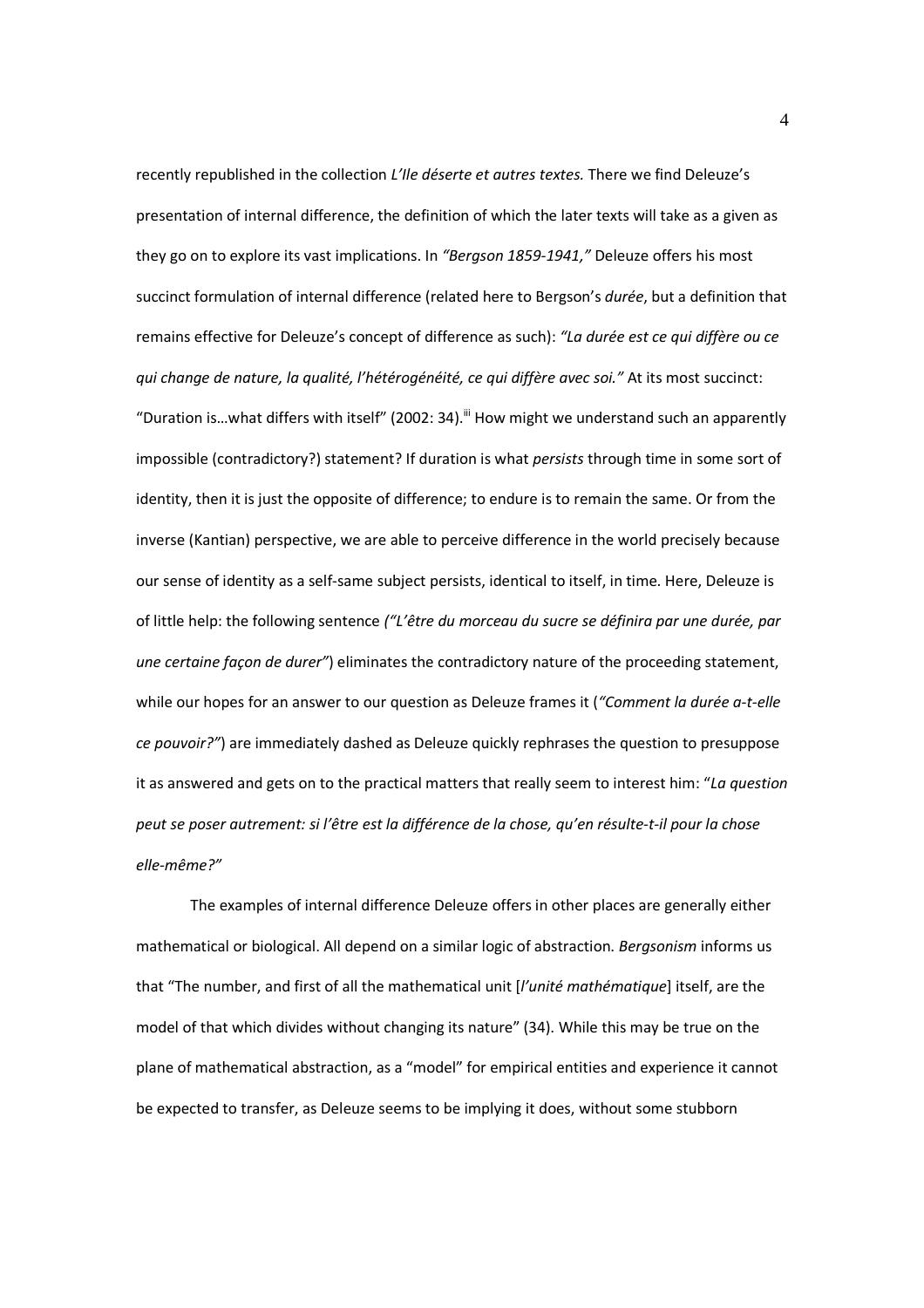remainders that do not conform to that model. This observation seems to be born out in the similarly abstract nature of Deleuze's biological illustration of internal difference. Already implicit in Bergson's tautological concept of an internal *élan vital* as the "cause profonde des variations" (1966: 55), Deleuze develops this biological model in his article "Gibert Simondon, *L'individu et sa genèse physico-biologique"* and his talk "La méthode de dramatization." This force of internal differentiation, which takes on the various guises of *élan vital,* Will to Power, or *potentia* for Deleuze, occurs when a cell, for example, divides itself to become a different individual while retaining its generic (in the sense of *genus)* identity. Such an illustrative model, however, cannot sustain the abstraction Deleuze wishes it to bear: abstracted from relation, from an environment that determines their growth, power and division, cells (beings, species) die. Deleuze has simply displaced the determining limit of relational difference from the boundary between the organism and its environment to within it (the relational process of division, differing *from,* occurs between the elements of the cell rather than between individual organisms).

The other points at which Deleuze seems to define internal difference are not of much more help. The third chapter of *Différence et répétition,* "Difference in itself," holds out the promise of further explanation. After repeating his anti-Hegelian critique of external, "extrinsic" difference, Deleuze suggests: "But instead of a thing that distinguishes itself from an other thing, let's imagine something that distinguishes itself [*qui se distingue*]—and yet that from which it distinguishes itself doesn't distinguish itself from [the first thing]" (43). This strange one-way logic he calls "unilateral" is hard to grasp, and the example Deleuze offers is of little help: "The lightening bolt for example distinguishes itself from the black night, but must bring it with it [*doit le trainer avec lui*], as if it distinguished itself from that which doesn't distinguish itself." There may be a difference between our perception of a lightening bolt and that of the black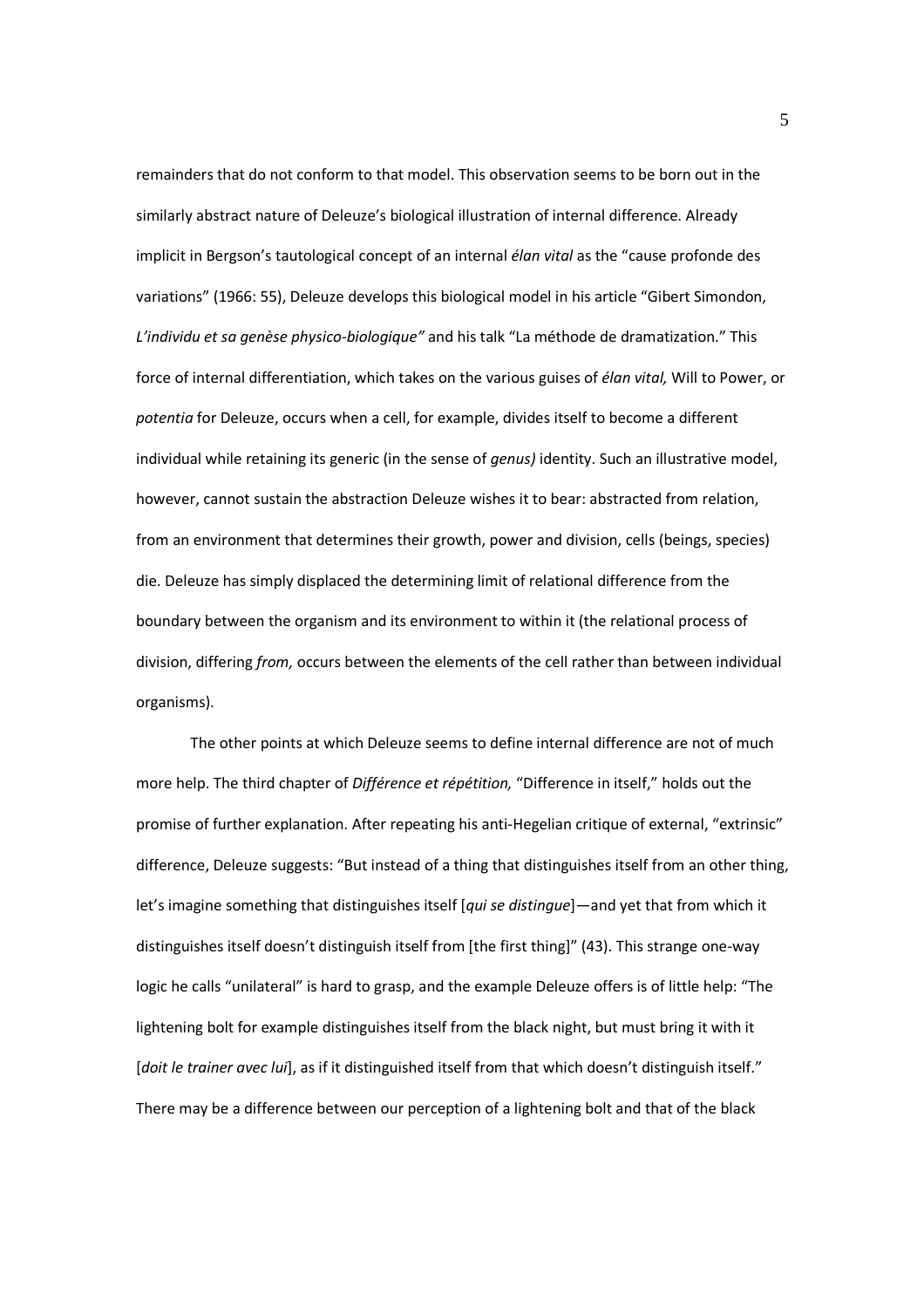night as an absence of sensory stimuli, but why should that difference be anything but a relational one of presence vs. absence, black and white, etc? More conclusively, the thesis of an internal difference free of any relation to an outside is unsustainable given the basic tenets of Deleuze's ontology. If Alain Badiou is correct to find the "thesis of the univocity of Being" structuring the entirety of Deleuze's thought, internal differences defining beings (*étants*) would be no more than "local degrees of intensity or inflections of a power"(Badiou 39, 40). Beneath these surface variations of intensity, Deleuze consistently maintains that "Being is said in a single and same sense of everything of which it is said" (Deleuze, cited in May 68). If Being is truly univocal, then internal difference (what Badiou calls the "simulacra" of the multiple) would be no more than the ideological illusion of beings: if all beings are necessarily related to Being insofar as they are drops in a "single and same Ocean" (1968: 389), one of those drops (i.e., any being) could only believe in its absolute internal and unrelated difference from any other in ignorance of its place in that ocean.

I can only understand the one-way logic of Deleuze's "something that distinguishes itself" to describe allegorically the bootstrap logic of internal difference itself: I (Deleuze) understand there to exist the phenomenon of internal difference *a priori,* and though I'll attempt to explain what I mean by it, in the end this is simply the unquestioned ground ("*le fond [qui] monte à la surface"*) of my project that is beyond explication (this "*adversaire insaissisable"*), so now let's get on with that project itself. Indeed, after this brief passage in the first chapter of a 400 page book *(Différence et repetition)* of which we could presume perhaps 200 of those pages to treat the subject of difference, Deleuze quickly moves on to talk not about difference *in itself* (that is, as a concept), but rather to describe the (admittedly fascinating) implications of his concept. He is then free to assert, for example, that the "Idea ignores negation…. [it is] a pure positivity…excluding all negative determination" (267). Here as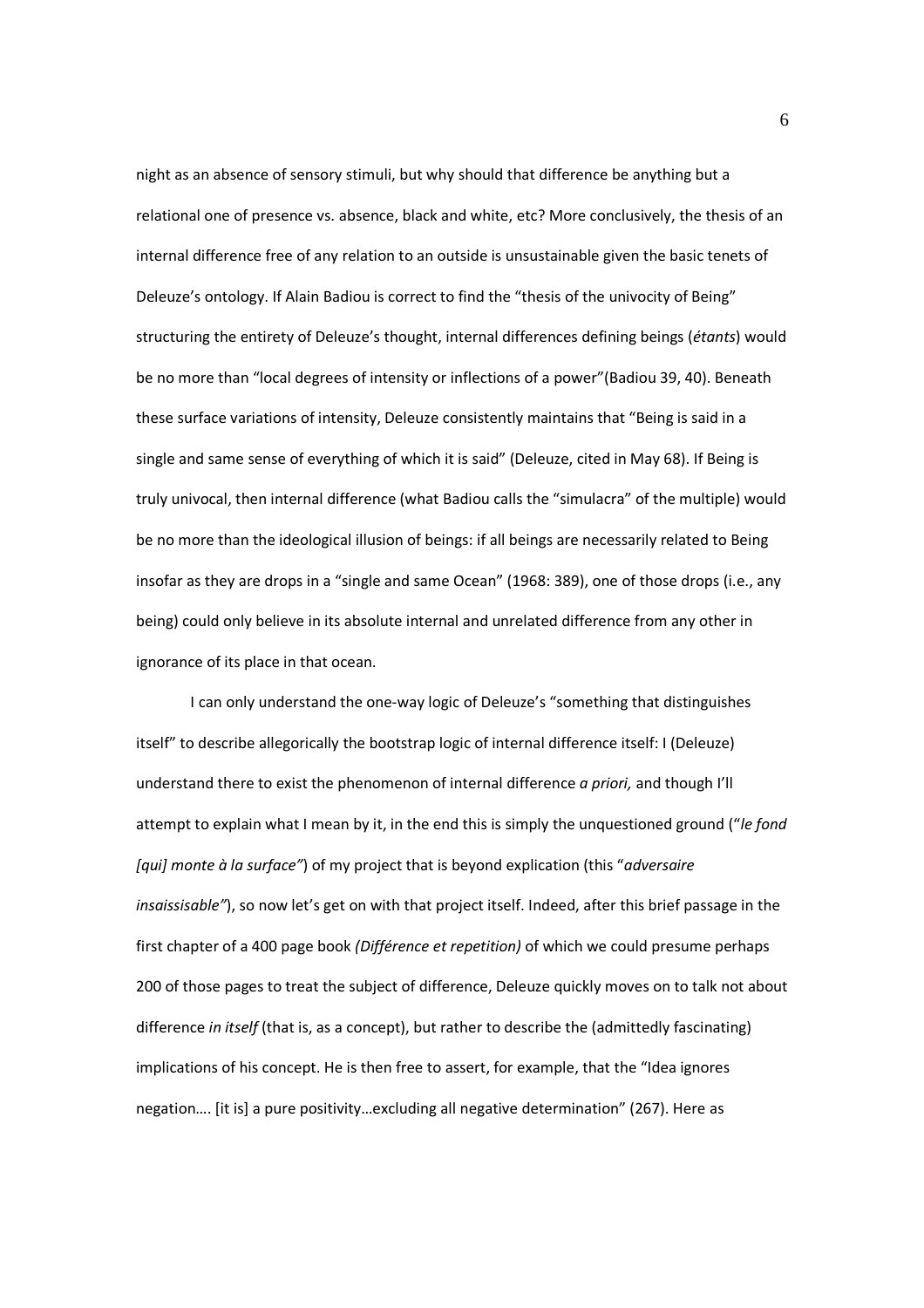elsewhere, however, the definition of this pure positivity continues to take a negative form, as an exclusion and hygienic purification from negation. Internal difference, which Deleuze derives from Spinoza's concept of the Substance<sup>iv</sup> ("By substance I understand what is in itself and is conceived through itself, that is, that whose concept does not require the concept of another thing, from which it must be formed"), is simply presupposed by Deleuze (as is substance for Spinoza) to exist. It is, in other words, a mere article of faith, similar to what Spinoza intended to describe by his concept of substance: God (Spinoza 85). $^{\circ}$ 

What alternative is there if we find ourselves unable to rise to the transcendental perspective of univocal being, and remain trapped in earthly contradictions of reason and perception? One might look for an answer in the extreme logical contortions of Adorno's *Negative Dialectics,* which—at the same moment as Deleuze's *Nietzsche—* attempts to preserve the critical, negative thrust of Hegel's dialectic while refusing the synthetic assertion of any Absolute Spirit or immanent totality. In place of an exterior, teleological process (Spirit, History), Adorno's negative dialectics strives for immanence as a critical immersion of the understanding within objects themselves, to reveal their nonidentity with that same thought that hopes to understand them. If Adorno's is thus an *internal* model of dialectics, it proceeds through an abandonment of the self in the other, rather than via a monadic interiority. Adorno offers such a definition of dialectics in the opening pages of *Negative Dialectics:* "The name of dialectics says no more, to begin with, than that objects do not go into their concepts without leaving a remainder, that they come to contradict the traditional norm of adequacy…. It indicates the untruth of identity [Er ist Index der Unwahrheit von Identität], the fact that the concept does not exhaust the thing conceived" (Adorno 1973: 5). Conversely, one might say of Deleuzian singularity that it is necessarily a concept, not the thing in itself, a concept that necessarily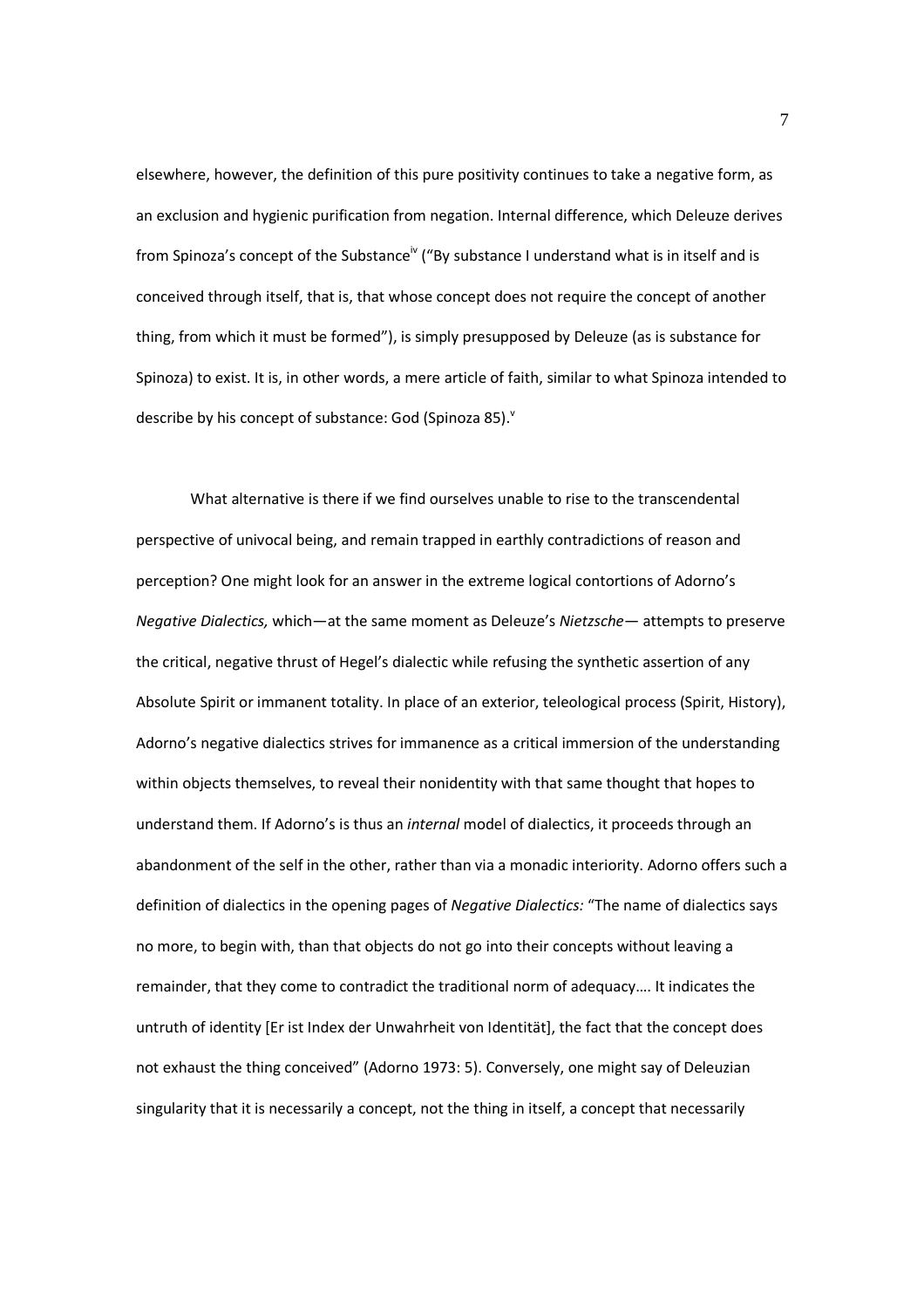implies a universal in describing any singular entity: "The concept of the particular is always its negation at the same time; it cuts short what the particular is and what nonetheless cannot be directly named, and it replaces it with identity" (173). Such a definition of dialectics points to the necessary mediation of concepts and things: "There is no Being without entities…. Without specific thoughts, thinking would contravene its very concept, and these thoughts instantly point to entities" (135-6). This understanding refuses the leap to any undifferentiated unity of Being with the knowing subject of that Being: "The subject has no way at all to grasp universals other than in the motion of individual human consciousness" (46). All human knowledge is finite, constrained by the limitations of what Kant called our categories of understanding.

 In Adorno's reading, it is not dialectics that is wrong, but rather the world that does not (yet) conform to its nonidentical possibility. In the world as it stands, to think beyond contradiction, to think "positively," "affirmatively," would be for Adorno not to think at all, but to revert to myth or ideology (159). Put succinctly, "dialectics is the ontology of the wrong state of things" (11). Adorno agrees with Deleuze's critique of Hegel that the nonidentical cannot be the product of the negation of a negation. Where he differs from Deleuze is in his further assertion that "the nonidentical is not to be obtained directly, as something positive on its part" (158). "What remains unthinkable for Deleuze," Zizek comments, "is simply a negativity that is not just a detour on the path of the One's self-mediation" (2004: 52). In contrast, Adorno inherits from Walter Benjamin the focus on critique in the perception of nonidentity. There is no reason we must accept uncritically Deleuze's definition of philosophy as the production of concepts. Perhaps Deleuze overcomes the Gallic tendency to substitute rhetorical, poetic flourish for conceptual substance, to assume that because one is producing neologisms thought is actually occurring, only by driving this tendency to its absolute extreme. We might ask if these flows of concepts are no more than gleaming commodities rolling off the philosopher's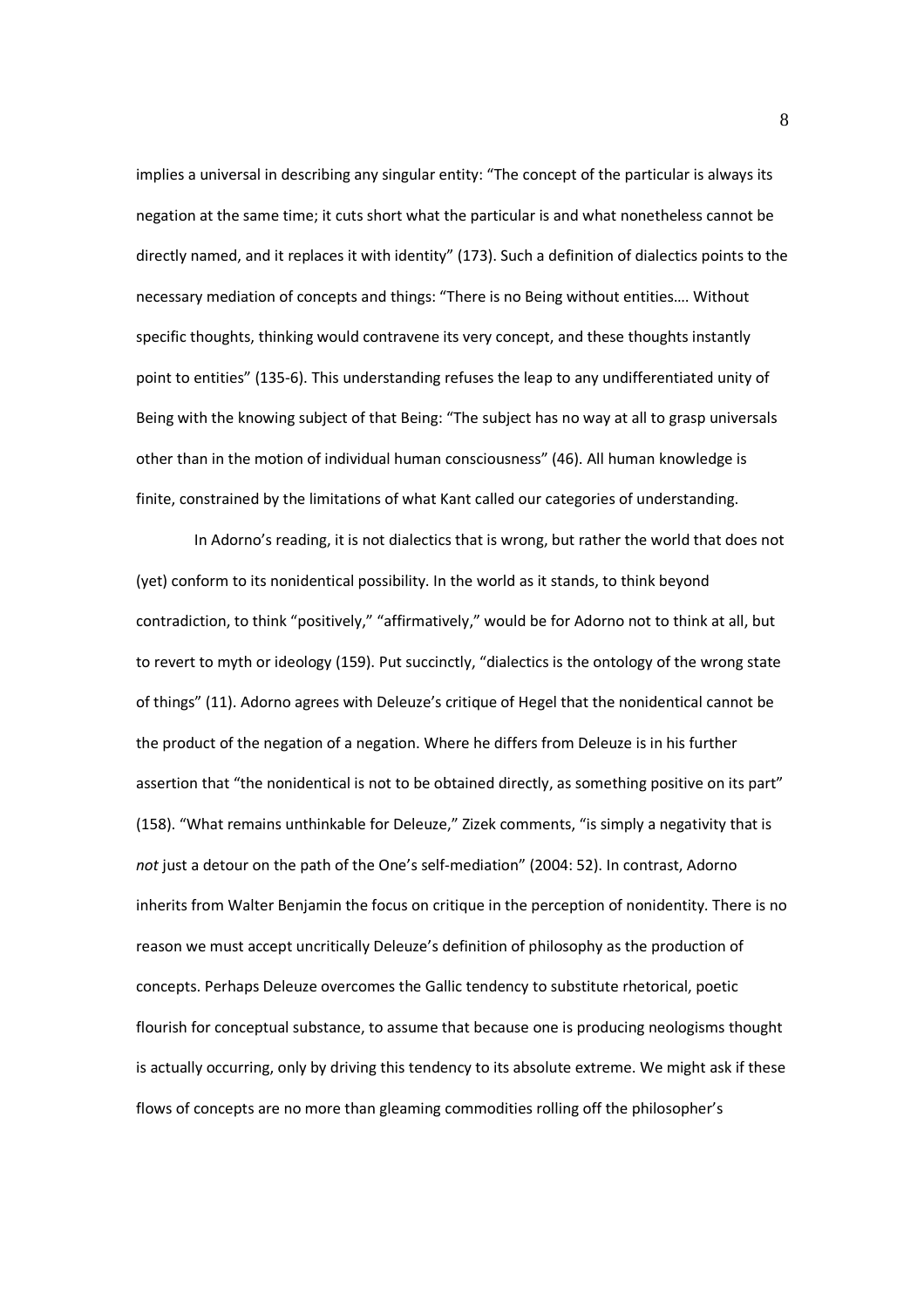assembly line, concepts that will not reveal their nonidentity until subjected to some *external* critique that "extinguishes the appearance of the object being directly as it is" (Adorno 160). What one would need to reveal is the sedimented history of a concept, its genealogy, rather than simply letting the Deleuzian conceptual machine function on endlessly, producing its effects unimpeded. Rather than the eternal return of the (highly productive) Deleuzian machines and their effects, one might hope for their constant dismantling and restructuration in every instance.

The fundamental difference between Deleuze and Adorno is simple: the former maintains a strict univocity of being in which, as Spinoza put the matter, "thinking substance and the extended substance are one and the same substance, which is now comprehended under this attribute, now under that" (II 7S). Like Deleuze, Adorno rejects a representational model of thought, but he refuses to reduce thought to a mere mode of being, arguing, in classic Hegelian fashion, that Being itself is no ultimate ground but itself a mediated, constructed concept. Both Adorno and Deleuze acknowledge the circular logic of transcendental subjectivity, in which, as Deleuze puts it, "le tort de toutes les déterminations du transcendantal comme conscience, c'est de concevoir le transcendantal à l'image et à la ressemblance de ce qu'il est censé fonder" (128). While Deleuze hopes to move beyond this circularity with the apperception of a univocal being, Adorno remains profoundly Kantian in his refusal to deny the possibility of an ultimate "block" between the phenomenal and the noumenal: "the thought aims at the thing itself" (205) without ever attaining remainderless identity with that object.

If both Adorno and Deleuze can rightfully be called empiricists, it is in very different senses. Each proceeds in the construction of concepts inductively in the manner of Enlightenment thought. "Empiricism… analy[zes] the states of things, in such a way that nonpre-existent concepts can be extracted from them"(Deleuze 1987: vii). In our pursuit of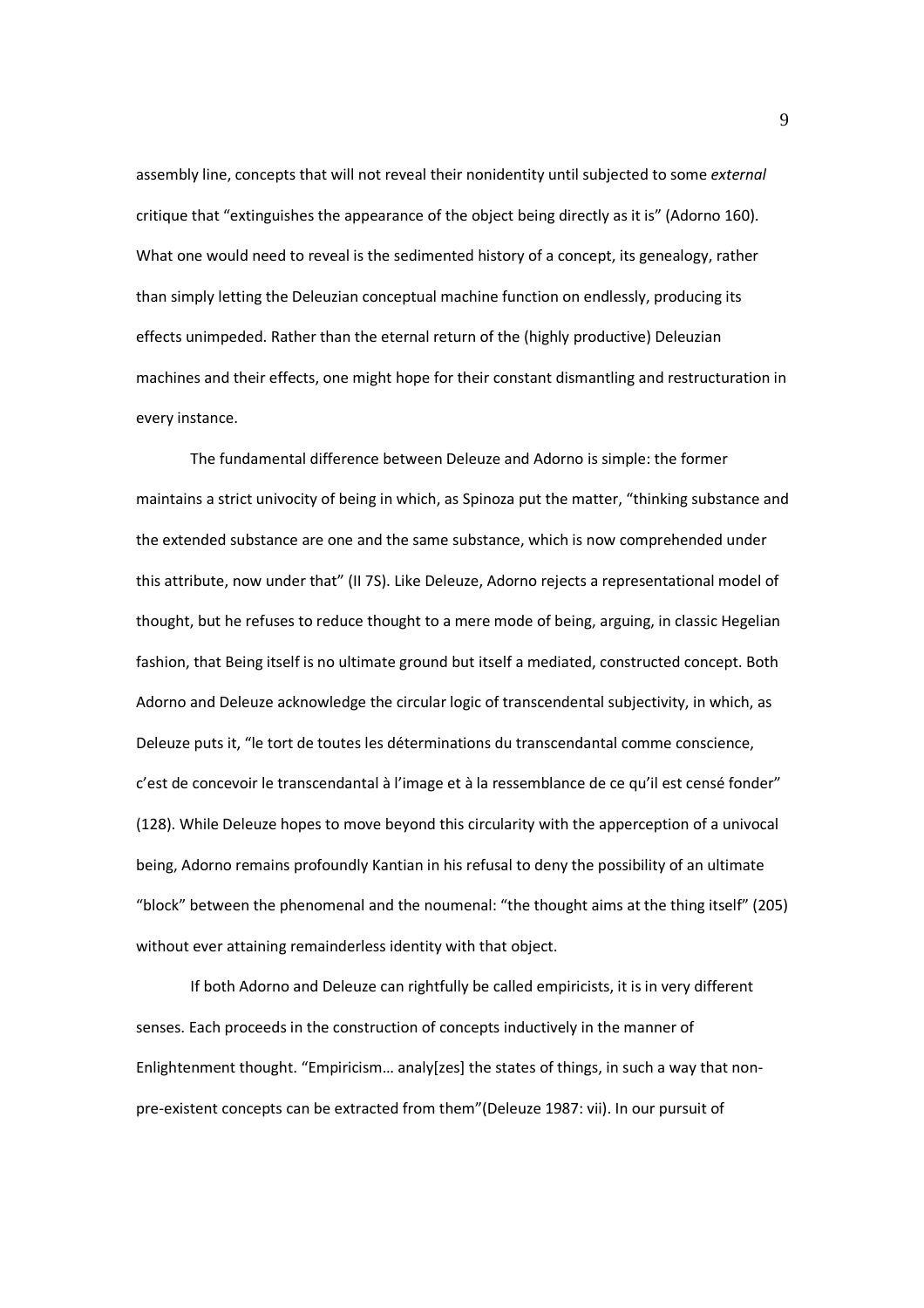understanding, Adorno writes, "we should search for an experience of necessity that imposes itself step by step, but which can make no claim to any transparent universal law" (1999: 148). And yet, one perceives a univocity of being in which thought, as virtuality, is merely the immanent map of future differentiations, while the other finds immanent contradiction to exist in the *non*identity of the mind and the world. Like the Hegel who bases his entire philosophy on Spinoza's materialist univocity, but as a starting point and mere abstraction, Adorno is a philosopher of the immanence of thought and matter, but not of their identity. $v^i$ 

The distinction Deleuze draws on many occasions between the *virtual* and the *possible* neatly encapsulates this point of contention between Deleuze and Adorno. In *Différence et répétition,* Deleuze tells us, quite simply, "Structure is the reality of the virtual" (DR 270). This clue makes Deleuze's various explanations of the two terms luminous. The virtual "does not oppose the real" because it is simply another *mode* of the real, that is to say, the world's reality as structure (May 71). On the other hand, "the possible," Hegel's *Möglichkeit ,* "opposes the real" insofar as it presupposes the nonidentity of thought (Idea, Essence) and entity (DR 273). Thus, in consonance with Deleuze's Spinozian univocity of Being, the virtual implies the impossibility of any break with the world as it exists. The Deleuzian event is not a break with being, but rather a mode of being itself, merely another dimension of the univocity that grounds all specification. If we were to understand the difference between the virtual and the possible not as that of, respectively, true and false concepts (as Deleuze tends to imply), but rather as two different modes of understanding the world, an unexpected twist occurs. The virtual would then constitute the immanent, historically evolving *ontological* ground that enables any becoming-singular, comparable to a computer program, or to the genetic code that enables and determines the becoming singular of any biological being.<sup>vii</sup> The possible, in a philosophy of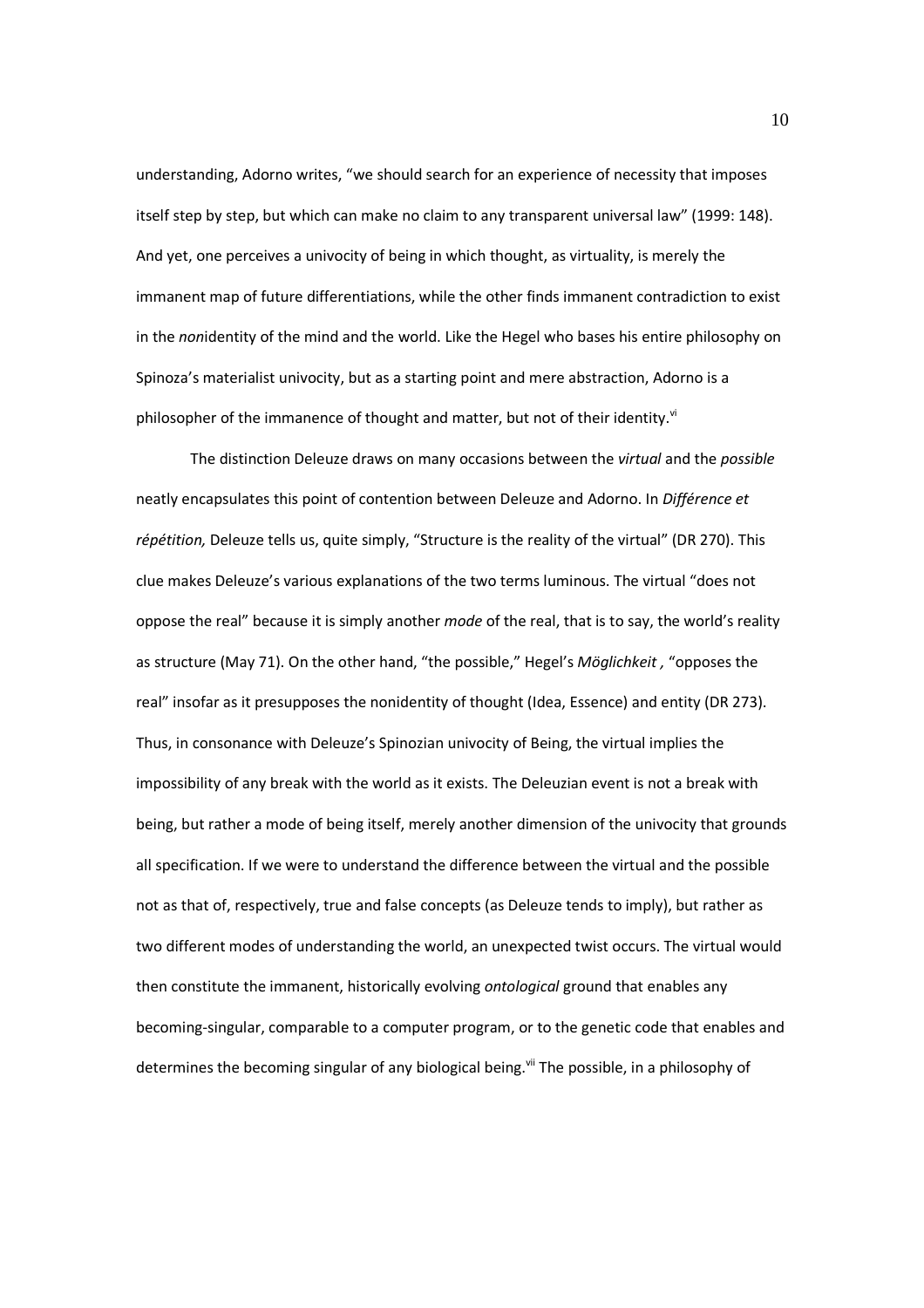immanence, would then be not some transcendental Beyond, but rather the multiple, unpredictable *ontic* instantiations of singularity in any being.

If for Adorno there is an immanence of thought, it is less in the mind's productive capacity Spinozians like Deleuze and Negri underline than its preconstructed, social dimension. In this view, the illusion of the mind's transcendence of facticity appears through critique as a mystified sublimation of the division of labor. On the other hand, Adorno mediates this critical position with its extreme opposite, the assertion of the mind's capacity for the productive imagination of a transformed existence. This possibility of an absolute break with the given can no more be asserted absolutely than its opposite, that the mind is absolutely determined by the given. Instead, these two poles are for Adorno in dialectical relation, that is to say, their (logical) contradiction can only be worked through immanently, in its actual instantiations.

Adorno nonetheless sees the possibility of a break with the given, the appearance of something new not strictly predictable from the state of any situation, to arise from the concrete itself, from the immanence of suffering. "Conscious unhappiness is not a delusion of the mind's vanity but something inherent in the mind, the one authentic dignity it has received in its separation from the body…. The smallest trace of senseless suffering in the empirical world belies all the identitarian philosophy that would talk us out of that suffering" (1973: 203). In his call for a negative dialectics that refuses the absolutization even of its own conclusions, Adorno moves between a Kantian refusal to abandon the distinction between thought and the noumenal thing-in-itself (thought is capable of a break with the given that is not entirely determined by that given) and an equally Kantian refusal to represent what form that break (utopia) might take. This leads to insoluble logical problems, the most obvious of which is that even the minimal logical affirmation of the former statement retains something concrete in its formulation, thus transgressing the ban on positive images of the latter. This contradiction is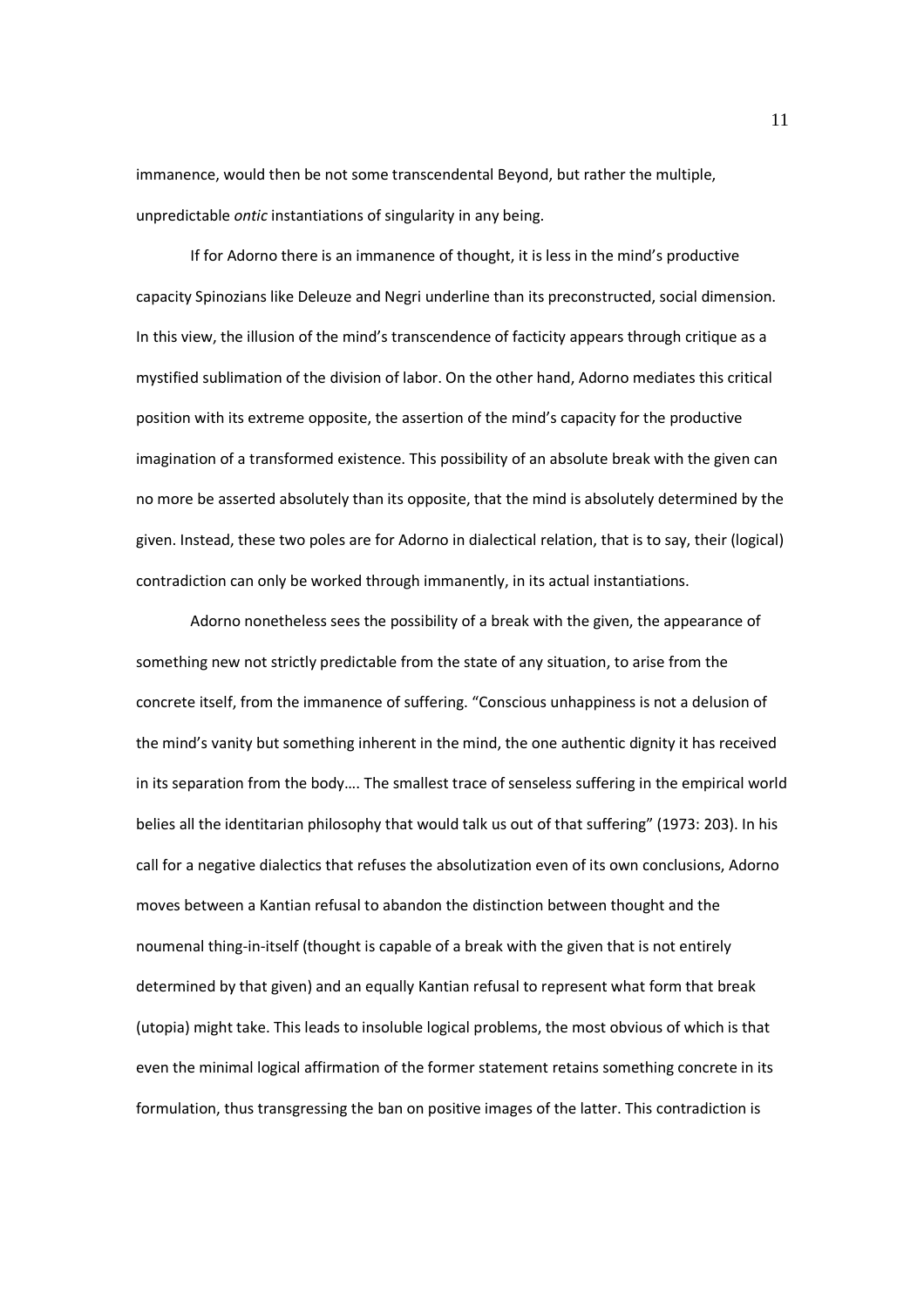not, in Adorno's estimation, simply a problem of logic, but rather arises from social contradiction, and can properly be addressed only by concretely working through specific cases of contradiction and grasping their determinations (140).

 "Duration is…what differs with itself" is undoubtedly a practical statement, a Zen *koan* intended to stop our thinking, to allow us to break through the sedentary boundaries of fixed subjectivity, passing through the looking-glass to perceive the transcendent plane of univocal being. We could only understand duration as what differs from itself in an apprehension beyond any subject-object logic. Perhaps "Duration is…what differs with itself" is impossible only from the standpoint of space, as Deleuze points out in "*La conception de la différence chez Bergson": "la durée, c'est ce qui diffère avec soi. La matière, au contraire, …[c'est] ce qui se répète"* (51). This distinction seems to depend, however, on an unsustainable logical abstraction of time and space. Time and space here function as absolute, abstract categories, rather than constructions of an empiricist philosophical project. Can we conceive of an entity that would actually have some empirical substance yet be entirely independent of either time or space? There might be extremely interesting implications for the Bergsonian distinction between space and time Deleuze is drawing here, but they can only be understood as a certain *relation* of time to space, not as an absolute hermetic isolation of one from the other.

In light of the later project of *Logique du sens,* the Deleuzian concept of internal difference is indeed contradictory from the perspective of classical logic, where something must be either true or false. Instead, the truth of internal difference lies not on the plane of the true and the false, an abstract *"rapport d'exclusion"* (1969: 85), of "either/or," but rather on that of *sens* and *non-sens,* of "and/and," a relation not of exclusion but of *compossibility.* As Alice grows bigger, she simultaneously becomes smaller (9): while from the perspective of a fixed,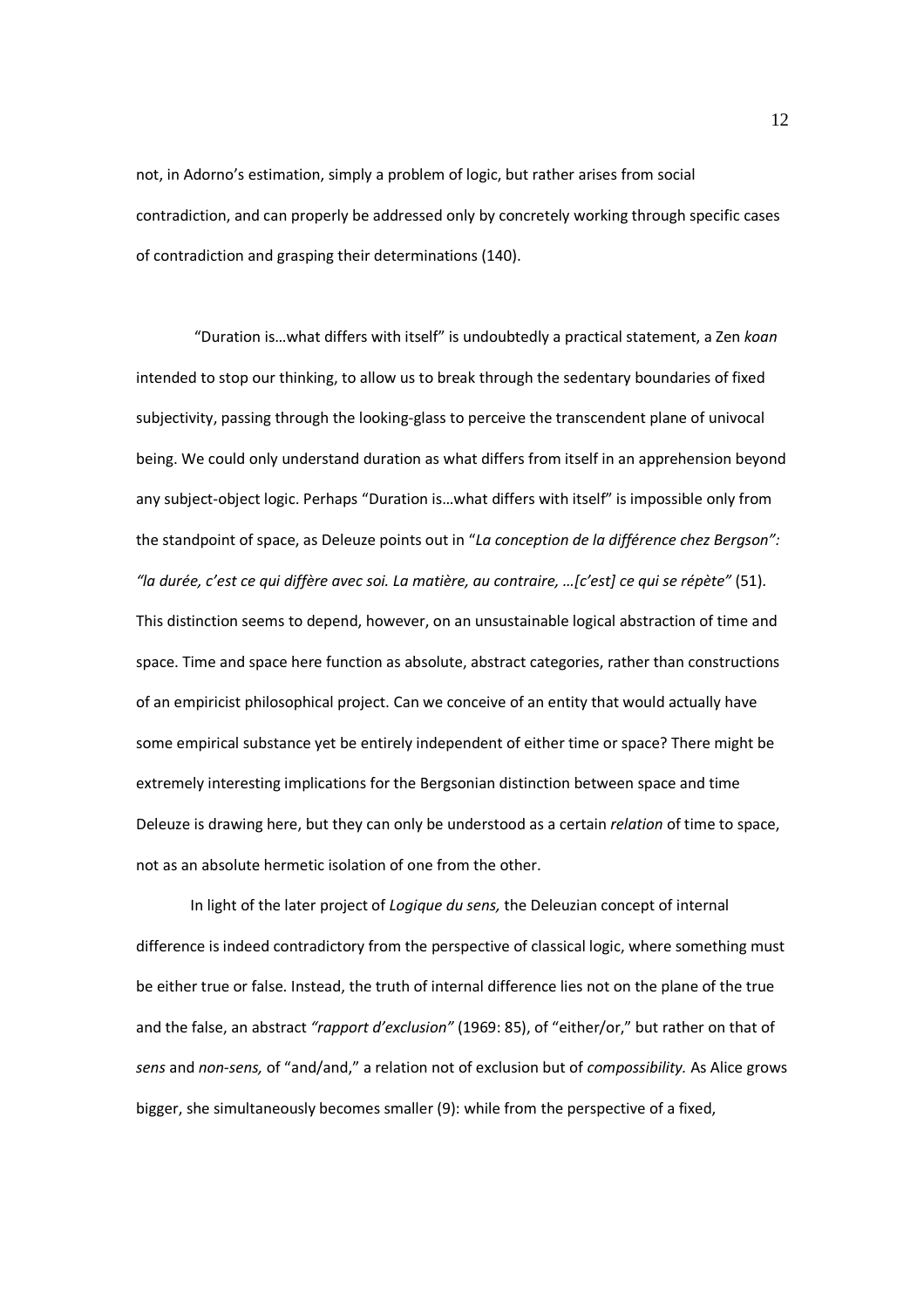transcendental point (self-same subjectivity), there "is" only one Alice of a given size *x* at any moment, within temporal *becoming* Alice occupies an infinite array of points, earlier, later, in between, and as she grows taller at a later point, she must correspondingly shrink at an earlier one.

The relation between Deleuze's Nietzschianism and a "logique du sens" is penetrating. That the central Deleuzian concept of internal difference is logically contradictory, that it is to be understood precisely through a *sensuous* logic of internal self-contradiction demonstrable not through classical logic but through the aesthetico-artistic dramatization of internal difference we find in Lewis Carroll, is in perfect congruence with the Nietzchean critique of reason and the latter's turn to an aesthetic-based (sensuous) epistemology. Beyond true and false, beyond good and evil, Nietzsche "enthrones taste" and the will to power of a sensuous body as the sole criteria of truth (Habermas 1987: 123). Deleuze never bothers trying to show that the question of Truth is false; instead "Deleuze déclare n'avoir pour la catégorie de vérité 'aucun *goût*'" (Badiou 84, my emphasis). Deleuze, like Nietzsche before him, establishes the degree of "power" of an individual body as the sole criteria of its truth, without ever addressing the transcendental status of this criterion that would hierarchize all beings in an ethics of power. All true/false statements succumb to a putatively more fundamental inquiry into the "fictions of logic" [*der logischen Fictionen*] (Nietzsche 7). Deleuze, like Nietzsche before him, aestheticizes traditional logic, both as the analytical gradation of a *sens*uous will to power and in the rhetorical turn to an exemplary "fiction" (*Alice*). In so doing, however, the status of the knowing philosophical subject who enthrones power at the expense of truth remains unquestioned, all justification for this strategy simply displaced back upon a foundational philosophy (Spinoza, Bergson, Nietzsche).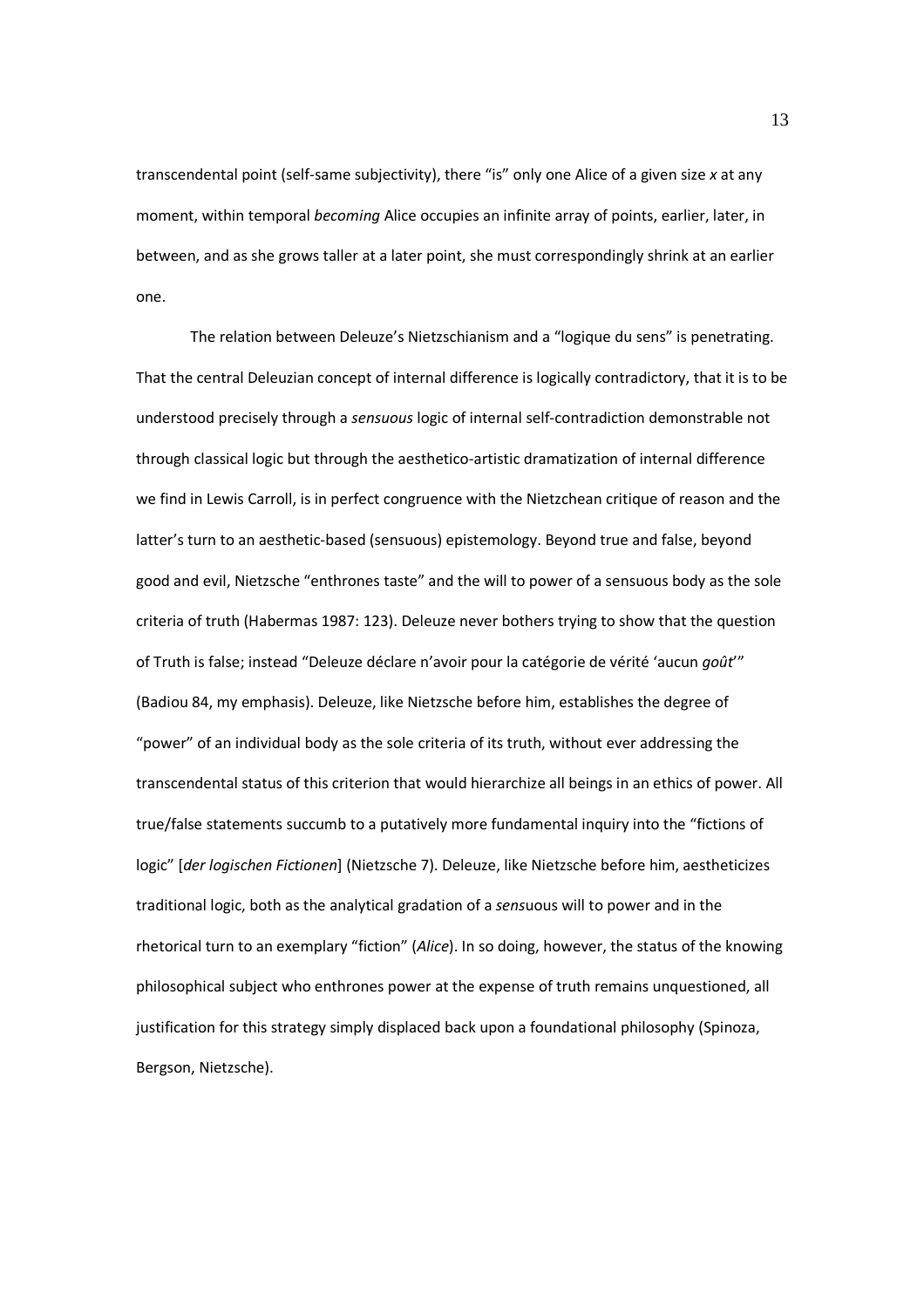The fundamentally biographical nature of much of Nietzsche's writing *(Ecce Homo)* far exceeds Deleuze in its degree of self-reflexivity. Nonetheless, in their focus on Power, both leave unexamined its epistemological status: what is the truth status of the transcendental statement "Life *is* precisely Will to Power" [*Leben eben Wille zur Macht ist*] (Nietszche 153)? One must presumably accept the truth of a Nietzschean *Lebens Asthetik* due to the mere aesthetic force or *power* of a statement's enunciation in lieu of any rationally conceived norm ("Why I Write Such Good Books"). The zen-like breakthrough in perception of a *logique du sens* constitutes Deleuzism as a *practical* project, certainly, but can we *understand* internal difference as a concept? If the Deleuzian concept adheres to a *logique du sens,* and not an exclusionary logic of truth or falsehood, then this paradoxically implies a series of properly Hegelian contradictions internal to the logic of sense itself that bring Deleuze closer to the Hegelian Adorno than might have been immediately apparent. While Deleuze's intention is to purge his concept of negative, dialectical contradiction, in the light of the *logique du sens,* internal difference itself comes to assume the form of a Hegelian ruse of reason.

Does Deleuze, former student of Hyppolite, simply adopt the old trick of taking up one of Hegel's ideas and then accusing the grumpy dialectician of having argued the opposite? The Idea, we are told, "differentiates itself within itself."<sup>viii</sup> Perhaps internal difference is a concept entirely coherent from the point of view of Hegelian logic. Is it Hegel or Deleuze who argues that any entity, which in its primary immediacy, its fixed, sedentary being or *Verstand,* appears to the observer as a unified totality, is in fact *internally* non-identical, and reveals itself as such *in time*  (as *durée)*? Not only is an entity in negative, external relation to other entities, as Deleuze presents the stigmatized Hegelian dialectic, but Hegel further understands entities to be internally non-identical and self-differentiating. The movement of the Hegelian concept occurs because it reveals itself in its actual being to be unequal to its inherent concept, to its possibility.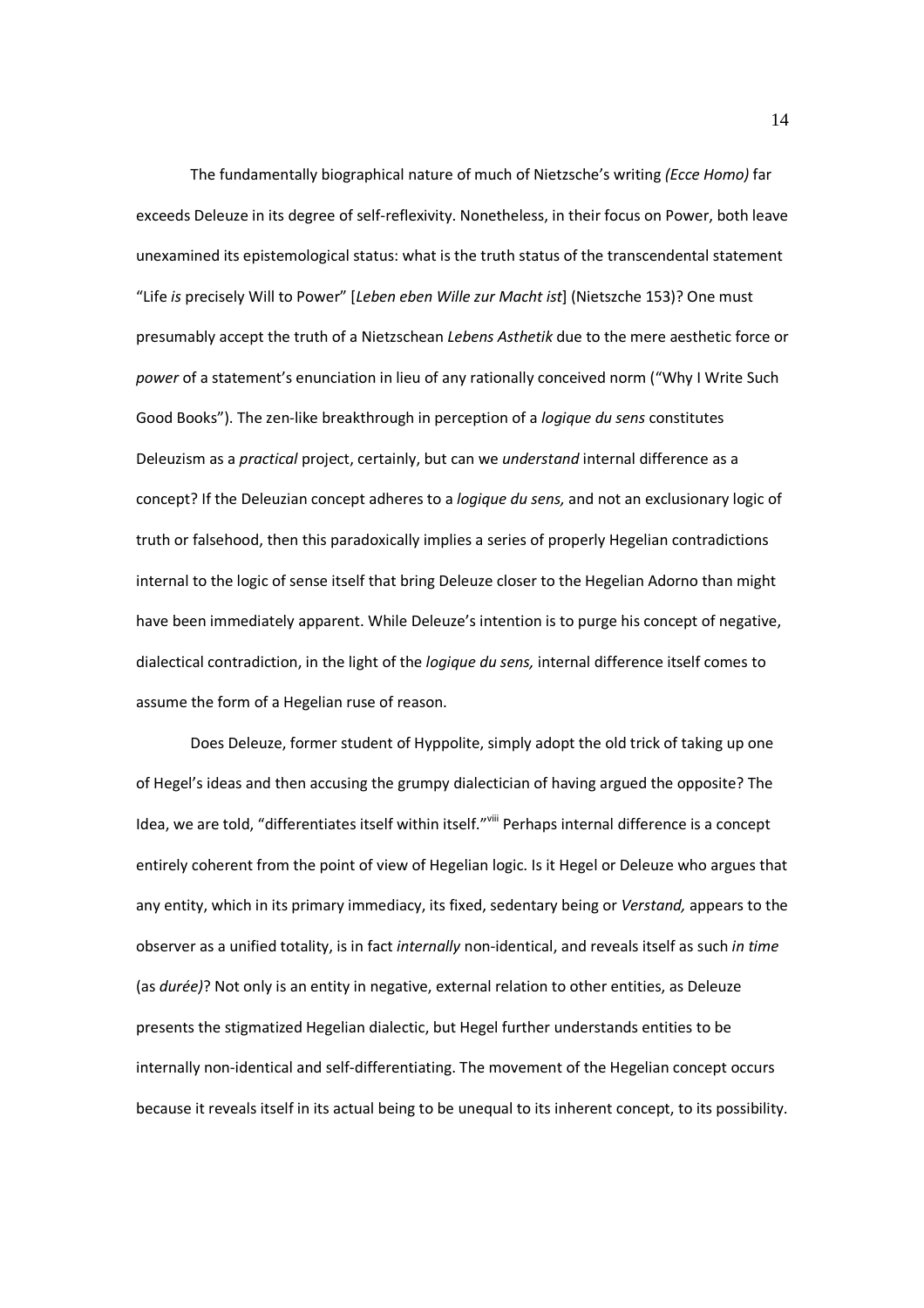Likewise, Deleuze refuses the logic of truth for that of the "condition of truth" (under what conditions would *x* be true?), thus reintroducing the idealism (the "true being" of a proposition) that the univocity of being would have overcome (1969: 25).

> En parlant de condition de vérité, nous nous élevons au-dessus du vrai et du faux, puisqu'une proposition fausse a un sens ou une signification. Mais, en même temps, cette condition supérieure, nous la définissons seulement comme la *possibilité* pour la proposition d'être vraie. (29, my emphasis)

While something either is or is not true in its actual being, through the mediation of human understanding we can perceive the *conditions of truth* that would allow it to attain its inherent possibility. If the present world (as space, being) is untrue as ideological, subsumed under the timeless identity logic of capital, only in time, in a possible future (becoming), would there be true, autonomous difference; i.e., it is the very painful persistence of ideology (the eternal present of the commodities that keep returning endlessly) that drives us toward the transformation of the world insofar as we are able to understand that things might be otherwise. If the movement of Deleuze's thought is not a teleogical progression toward Absolute Spirit, a gradual accretion of differentiation as the Concept (*Begriff)* actualizes itself as the Idea, but instead the invention of conceptual machines that would dissolve every sedentary specification to allow a glimpse of primordial events on the univocal plane of being, Deleuze's understanding of *non-sens* is nonetheless properly Hegelian. The being of nonsense contains its *internal* dialectical negation (*non*sense). It is not that something either makes sense or is nonsensical (either/or); rather

> La logique du sens est nécessairement déterminée à poser entre le sens et le non-sens un type original de rapport intrinsèque, un mode de coprésence, que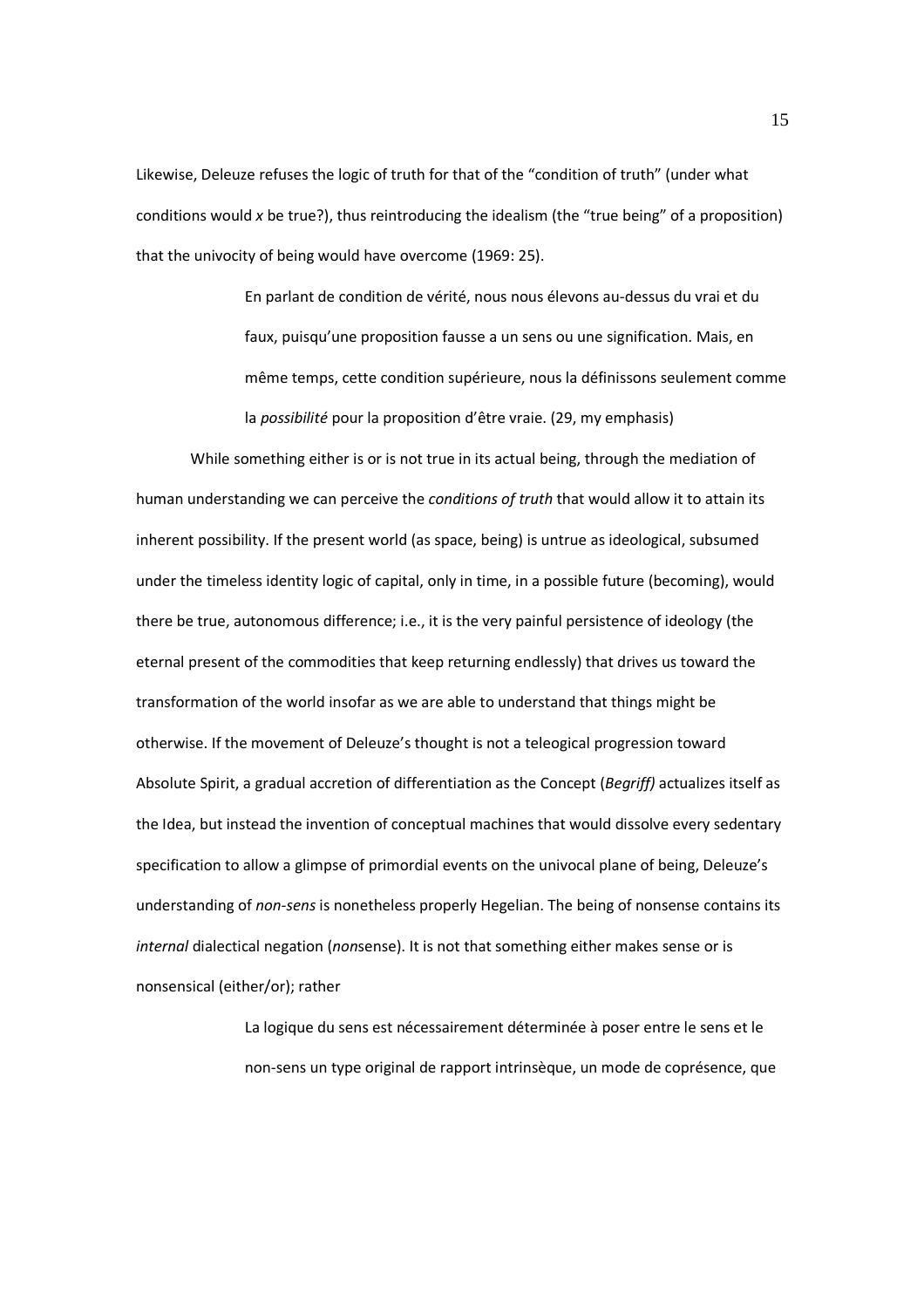nous pouvons seulement suggérer pour le moment en traitant le non-sens comme un mot qui dit son propre sens. (85)

It is not a matter of arguing that Deleuze is really a crypto-Hegelian, anymore than Hegel would be a crypto-Deleuzian. Either conclusion would simply reverse a linear logic of filiation. Rather, each is his other all at once: "identité infinie des deux sens à la fois, du futur et du passé," a Deleuze-Hegel-event, an event that "va toujours en deux sens à la fois, et [qui] écartèle le sujet suivant cette double direction"(11-12). Looking back on *Nietzsche et la philosophie* from the later perspective of *Logique du sens,* we find that the relation of Deleuze and Hegel is not a logical relation of true and false, nor a moral relation of good and bad, as Deleuze had implied, but rather the paradoxical looking-glass relation of the sense within nonsense, of the nonidentity within every identity: "Le paradoxe… détruit le bon sens comme sens unique" (12). If the one-way street *(sens unique)* of our understanding of Deleuze, indeed of Deleuze's *self*-understanding as philosophical subject is to constitute him(self) as the (external, abstract) negation of his nemesis Hegel, this *common sense* understanding of Deleuze cannot withstand the destructive paradoxical force of the *logique du sens* itself, a properly Hegelian/Deleuzian logic of critique, dissolution, and becoming. This mediated identity of Deleuze and Hegel "détruit le sens commun [our common sense understanding of Deleuzian thought] comme assignation d'identités fixes" (12). Like Alice, the philosophical subject "Deleuze" morphs back and forth into his nemesis Hegel, as he pursues the Hegelian contradictions of the *logique du sens.* So who is the philosophical subject of a logic of sense, "Gilles Deleuze"?

This question points to the implicit paradox underlying *Logique du sens* itself (at once the book and the logic it contains). Deleuze repeatedly asks: "Qui parle en philosophie?" (130). Clearly, the self-understanding, the identity of this subject, the "Deleuze" of *Logique du sens,*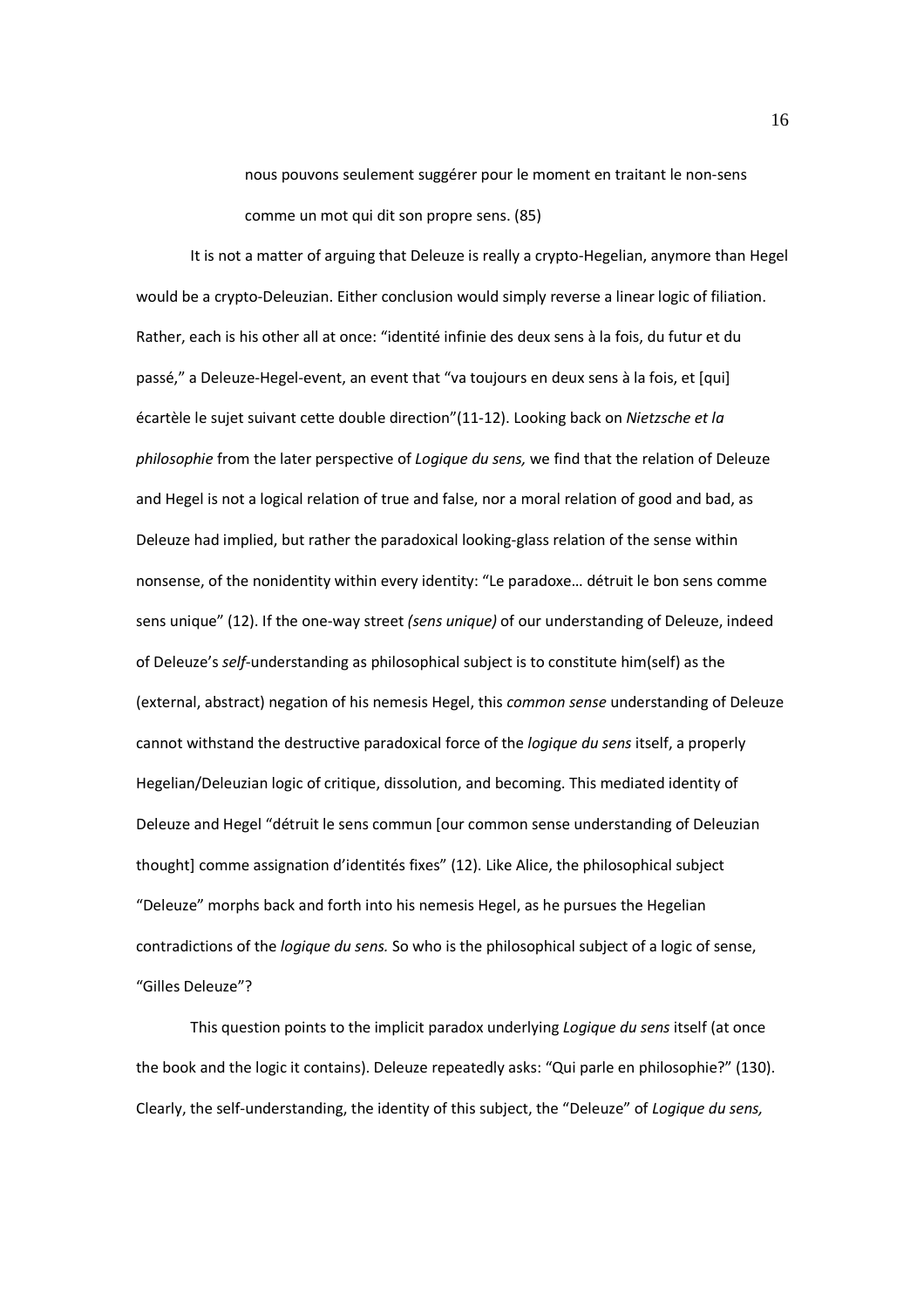sees itself standing in opposition to an "Apollonian" logic, beyond true and false, good and evil, God and Man. This is a Nietzschean subject,

> [qui] explore un monde de singularités impersonnelles et pré-individuelles…. Des singularités nomades qui ne sont plus emprisonnées dans l'individualité fixe de l'être infini (la fameuse immuabilité de Dieu) ni dans les bornes sédentaires du sujet fini (les fameuses limites de la connaissance. (130)

"Qui parle en philosophie?" is indeed *the* question, however, because while Deleuze gives us many portraits of *other* philosophical subjects, and while the self-understanding of the project of a *Logique du sens* may well be to dissolve fixed and sedentary individualities, this *logique du sens* itself stands before the reader as a philosophical object, an affirmative propositional logic of contradiction (as well as being a contradictory logic). Rather than dissolving into a preindividual flow, *Logique du sens* enunciates its logic of dissolution from an implicit, unacknowledged *stand*point. As we read and understand *Logique du sens,* we ourselves are not dissolved in schizophrenic flows of becoming, but rather, we stand and observe these flows through the mediation of a stable, self-same Deleuzian gaze:

> Nous ne nous trouvons plus du tout devant un monde individué constitué par des singularités déjà fixes et organisées en séries convergentes, ni devant des individus déterminés qui expriment ce monde. Nous nous trouvons maintenant devant le point aléatoire des points singuliers, devant le signe ambigu des singularités. (139)

This is not simply an external, rhetorical contradiction, but rather one lying unacknowledged at the heart of *Logique du sens* itself. If, as Deleuze maintains, singular events are not productions of a self-indentical subject, but rather emanate from a pre-subjective plane of univocal being, who is the subject who perceives and asserts that "ce qui est impersonnel et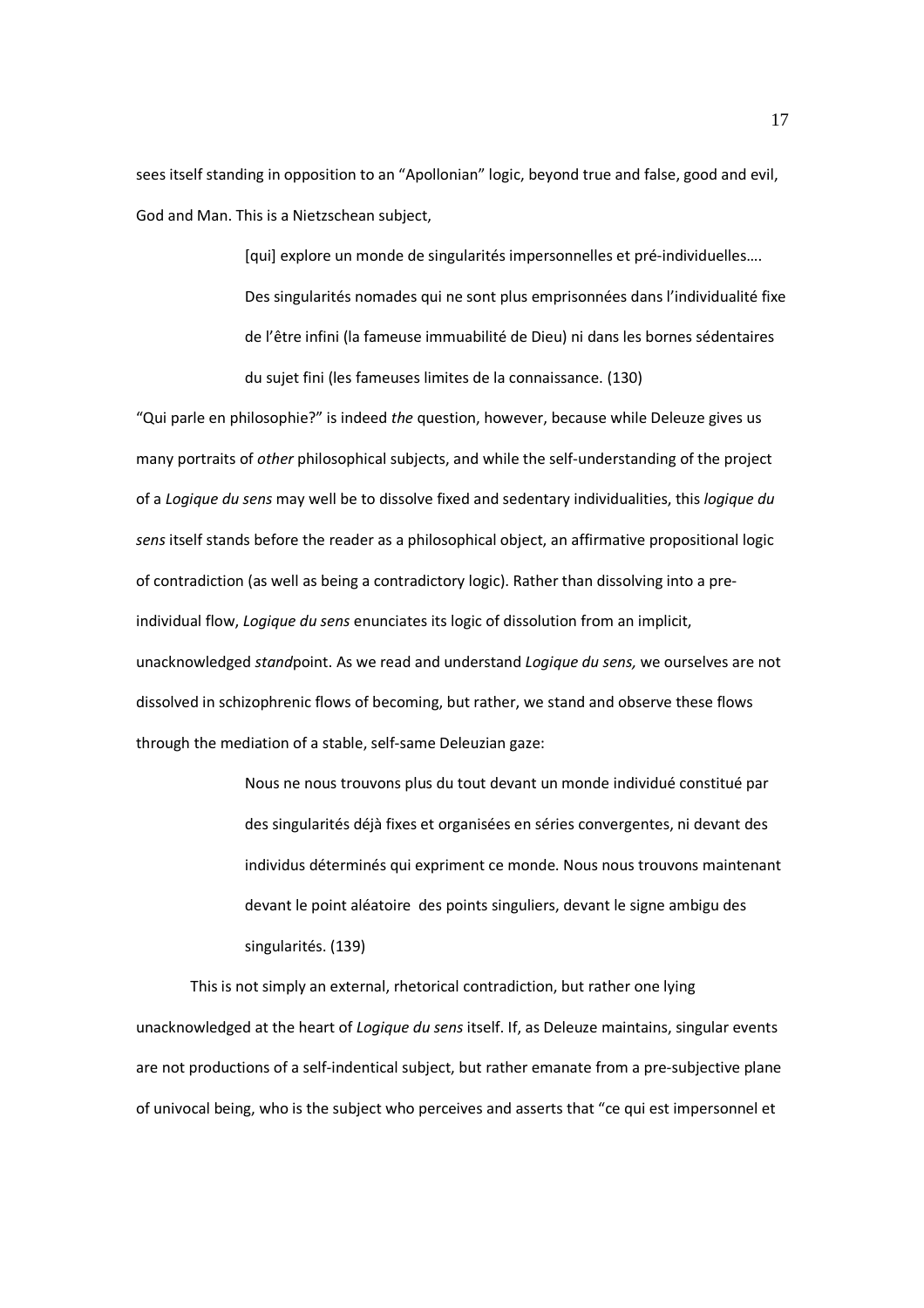pré-individuel, ce sont les singularités, libres et nomades" (166); where is this Archimidean perspective on univocal being if not in "la fameuse immuabilité de Dieu [ou] du sujet"? Who is the subject who has gained unequivocal access to this primordial Truth? The enabling paradox of *Logique du sens* is to show its reader a pre-individual being that would ground and constitute all subjectivity, but to reaffirm in this very process the transcendental philosophical subject.<sup>ix</sup> *Logique du sens* articulates from a transcendental standpoint the Concept of an Absolute that grounds all contradictions, to reveal them as mere folds of univocal being, earthly contradictions transcended for a cosmic night in which "it was too dark to see anything" (*Alice*), or, as Hegel put the matter, in which "all cows are black."

Adorno's contention that *senseless* human suffering compels thought to move beyond the given ("The smallest trace of senseless suffering in the empirical world belies all the identitarian philosophy that would talk us out of that suffering") points to the final and perhaps most significant level of distinction I wish to draw between Deleuze and Adorno, that of *ethical* difference. While Adorno's varied reflections on ethics and metaphysics "after Auschwitz" are recognized as fundamental ethical interventions in the second half of the Twentieth Century, it is clear that Deleuze's philosophy constitutes a very different conception of what might make up an "ethics" (after Auschwitz or otherwise). <sup>X</sup> Deleuze bases his "ethics" (what one should do) around two claims: the Spinozian maxim that life (individual, social) must be constructed such that "we come to experience a maximum of joyful passions" (cited in Hardt 95) and Nietzsche's concept of a selective eternal return that would be pure affirmation, the elimination of *ressentiment* and the negative (Deleuze 1962: 40).

Deleuze's ethics proceeds following the same logic of abstraction at work in his production of the concept of internal difference. Deleuzian and Adornian ethics appear to be in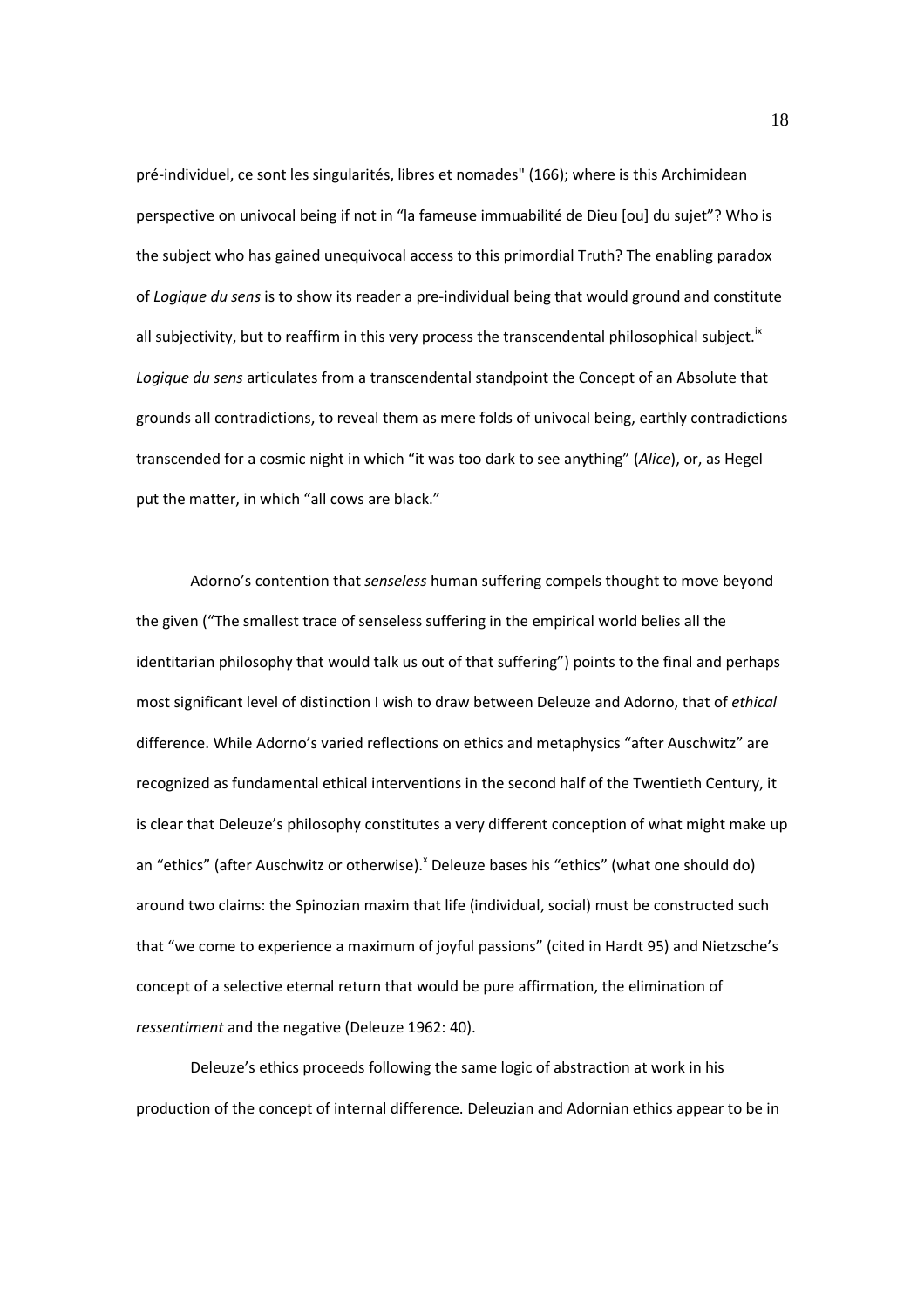absolute contradiction. While Deleuze follows Nietzsche in calling for an "eternal return," Adorno formulates the apparently contradictory ethical absolute that Auschwitz never again be allowed to recur. "What knowledge has to confront is the configuration that arises out of the past but has never yet existed; it cannot be concerned with the fatal recurrence of the same" (Adorno 1999: 154). This contradiction is only apparent, though, since Deleuze proceeds from his conclusion that "the eternal return is not the permanence of the same, the state of equilibrium, nor the abiding [*demeure*] of the identical. In the eternal return, it is not the same or the one that returns, but the return is itself the one that proclaims itself [*qui se dit*] only of the diverse and of that which differs" (53). Eternal return is "selective" in the sense that only affirmation returns, since eternal return "makes of negation a negation of the reactive forces themselves" (79). If society were so arranged such that each individual were able to maximize the expression of his or her joyful passions, Auschwitz would presumably not return as Kosovo or Rwanda. But since it is not, Deleuze's univocal empiricism necessarily flips over into sheer idealism: "It is the *thought* of the eternal return that selects" (78, emphasis in original). The problematic nature of a Deleuzian ethics is not this tendency to idealism per se, but rather the purging from Deleuzian philosophy of any reflection upon the relation between ethical absolutes (a categorical imperative calling for the unambiguous maximization of power, in which the negative will simply disappear without intervention thanks to its… negativity) and the politics of desiring machines.

What may seem an arbitrarily chosen early moment in Deleuze's project I think reveals a paradox at the heart of Deleuzism: in the effort to secure a ground beyond Hegel via the Spinozian univocity of Being, Bergson's *élan vital* and Nietzsche's Will to Power, Deleuze reinstates the tautological totality of Absolute Spirit merely flipped over into its empirical inversion and shorn of any mediation that might help it approach concretion. If it is no longer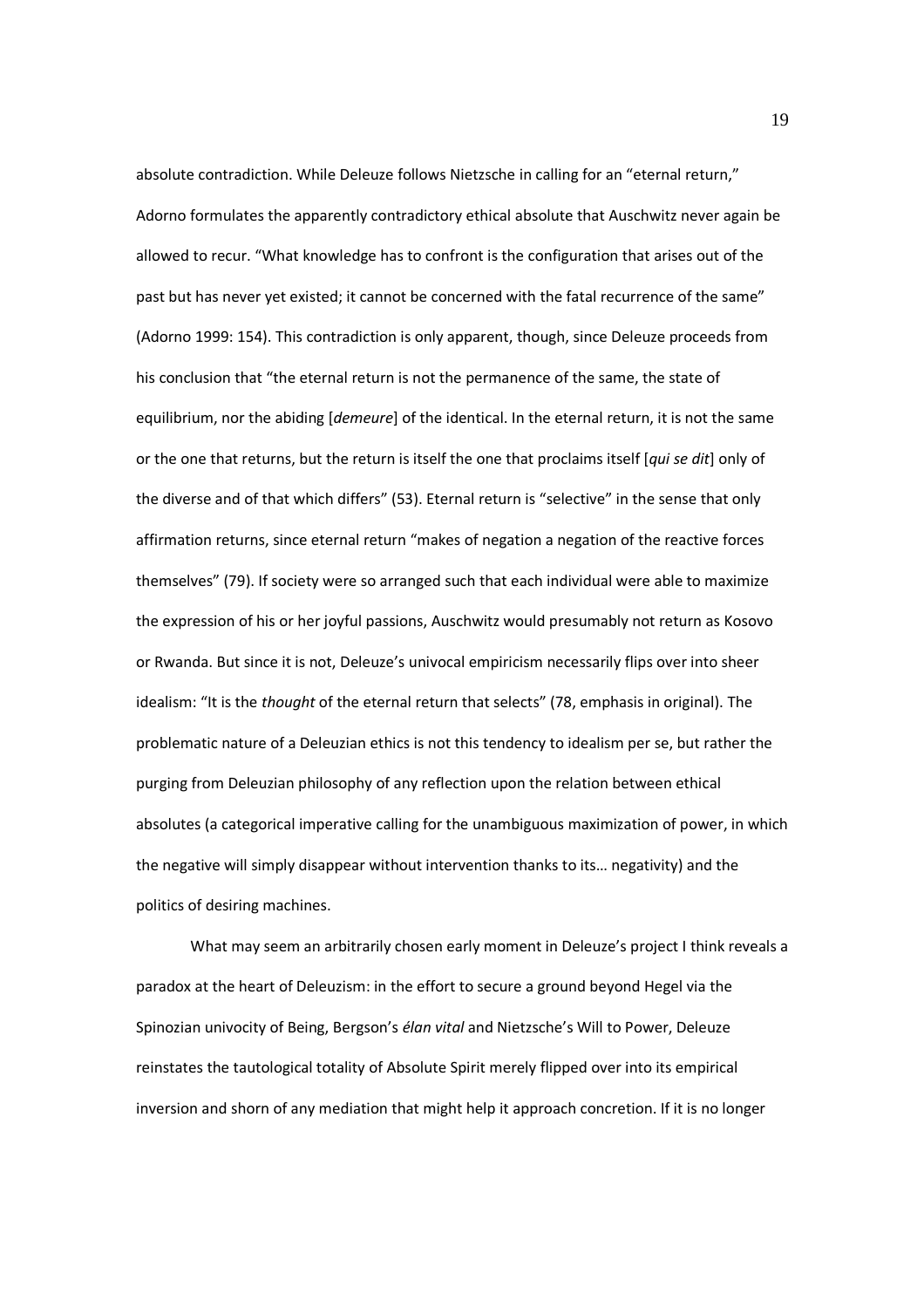Spirit that recognizes itself in the totality, but rather the totality (univocal Being) that produces Spirit as one of its modes, Deleuze's excision of the noumenal—as what would not be reducible to the modes of univocal Being, the negative—enforces a circular logic of absolute identity just as it finally did for Hegel. To the Hegelian world that the mind produces and comes to know as the result of its actions—a world that is thus ultimately only knowledge of itself, or absolute identity—corresponds the inverse Deleuzian world of univocal being in which all modes of being, including thought, are the immediate expressions of that being. Absolute singularity is absolute identity.

Ian Buchanan, in his discussion of Deleuzian ethics, invokes Auschwitz as perhaps the "supreme test of a philosophy's integrity" (75), but I think he too quickly lets "Deleuzism" off the hook, never calling it truly to task to see just what constitutes such an ethics. Such a calling to task is certainly always already guilty in relation to Deleuzism; to "judge" Deleuzism is to relapse into resentment and negativity. But are we willing, on the other hand, simply to accept as unproblematically "ethical" the process of "unrestrained, savage attack" that Michael Hardt celebrates in Deleuze (52)? Deleuze reproduces without the slightest qualification Nietzsche's celebration of the "pitiless destruction of all that presents degenerate and parasitic characteristics" (cited in 1962: 201). Is it truly possible, after Auschwitz, that such statements need no qualification? On the other hand, in posing the question of ethics under the sign of Auschwitz, are we falling into the trap Zizek has pointed out in his inimitably subtle fashion: "The return to ethics in today's political philosophy shamefully exploits the horrors of Gulag or Holocaust as the ultimate bogey for blackmailing us into renouncing all serious radical engagement. In this way, conformist liberal scoundrels can find hypocritical satisfaction in their defense of the existing order" (127)? I disagree without being quite sure how to proceed; at the very least, we need to continue to develop our understanding of the Holocaust as an event that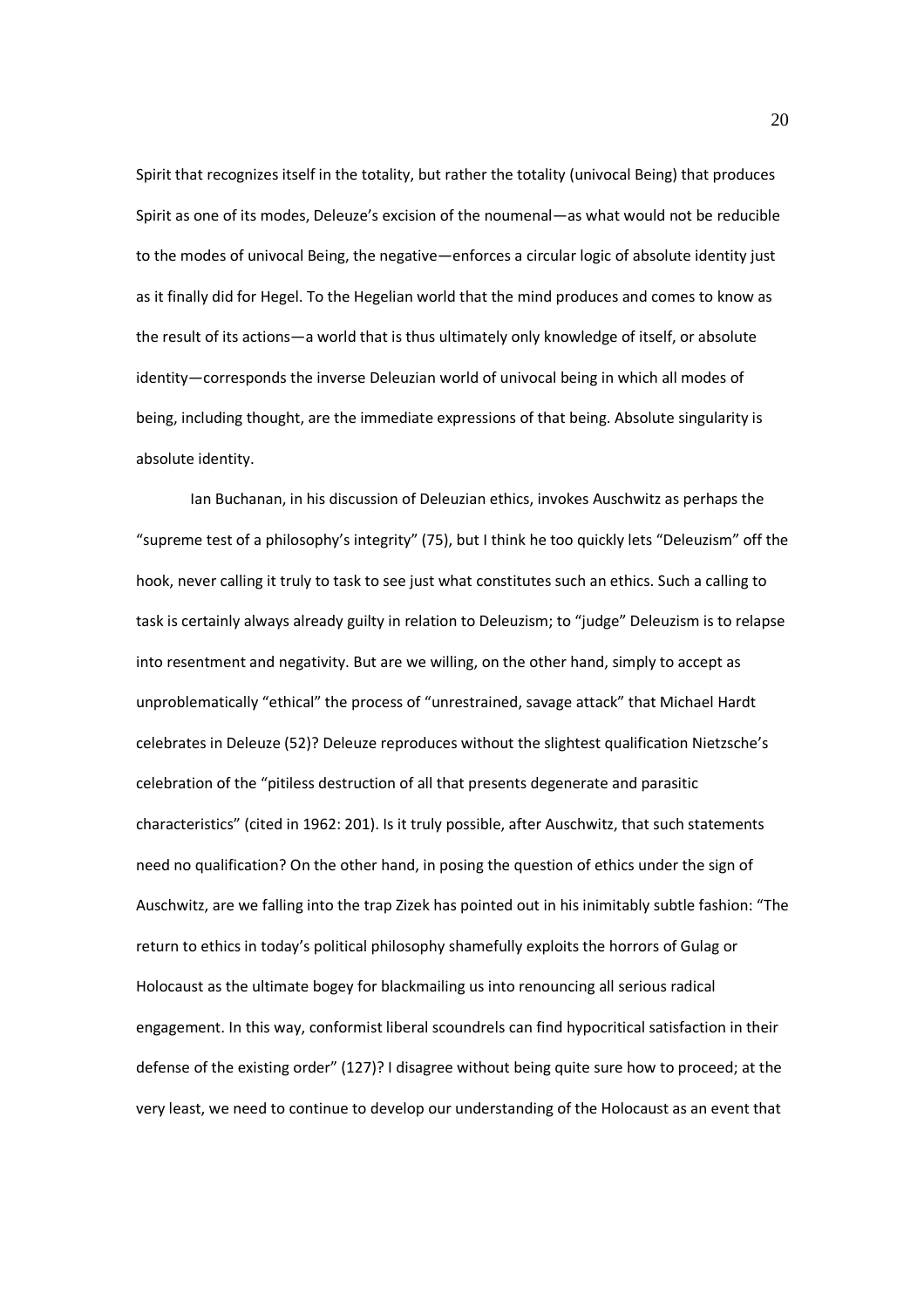lives on in the present, one that inflects any possible notion of an "ethics" today, without letting the past predetermine the ethics we might construct.

To answer these questions adequately far exceeds the scope of this essay, if only because one would have to address the extremely problematic question of the Postwar French reception of Heidegger.<sup>xi</sup> In other words, to what extant is Deleuze's claim to have attained a Truth of singular events located upon "un champ transcendental impersonnel et pré-individuel" (1969: 124), a "logique du sens" beyond an illusory "true and false," and "good and evil," a critical reworking of a Heideggerian "thinking more rigorous than the conceptual" (quoted in Habermas 166)? This is a Truth ventriloquized for Deleuze by the late Nietzsche, neither a "sujet" nor "l'homme ou Dieu," but who is instead "cette singularité libre, anonyme et nomade qui parcourt aussi bien les hommes, les plantes, et les animaux indépendamment des matières de leur individuation et des formes de leur personnalité" (Deleuze 1969: 131). If Deleuzian univocal, evenmential Being is an original concept, no mere mimicry of Heidegger, Deleuze nonetheless takes up uncritically Heidegger's radical dismissal of the ontic in deference to the putative Truth of Being. Deleuze's is a philosophy of univocal being that leaves little place for critique: "Si l'être se dit en un seul et même sens de tout ce dont il se dit, les étants sont tous identiquement des simulacres, et tous affirment, par une inflexion d'intensité dont la différence est purement formelle ou modale, la puissance vivante de l'Un" (Badiou 42-43). Though lacking the bombastic pomposity of Heidegger, Deleuze nonetheless poses as the oracular voice of a primordial Univocal Being before all Beings, and celebrates at other moments, via Nietzsche, the "pitiless destruction of all that presents degenerate and parasitic characteristics" with precious little critical self-reflection or historical consciousness (because to engage such reflection would presumably be to ignore the Truth of Univocal Being). Such a celebration, coming in 1962, points unavoidably to a failure to work-through a possible proto-fascist dimension to Nietzschean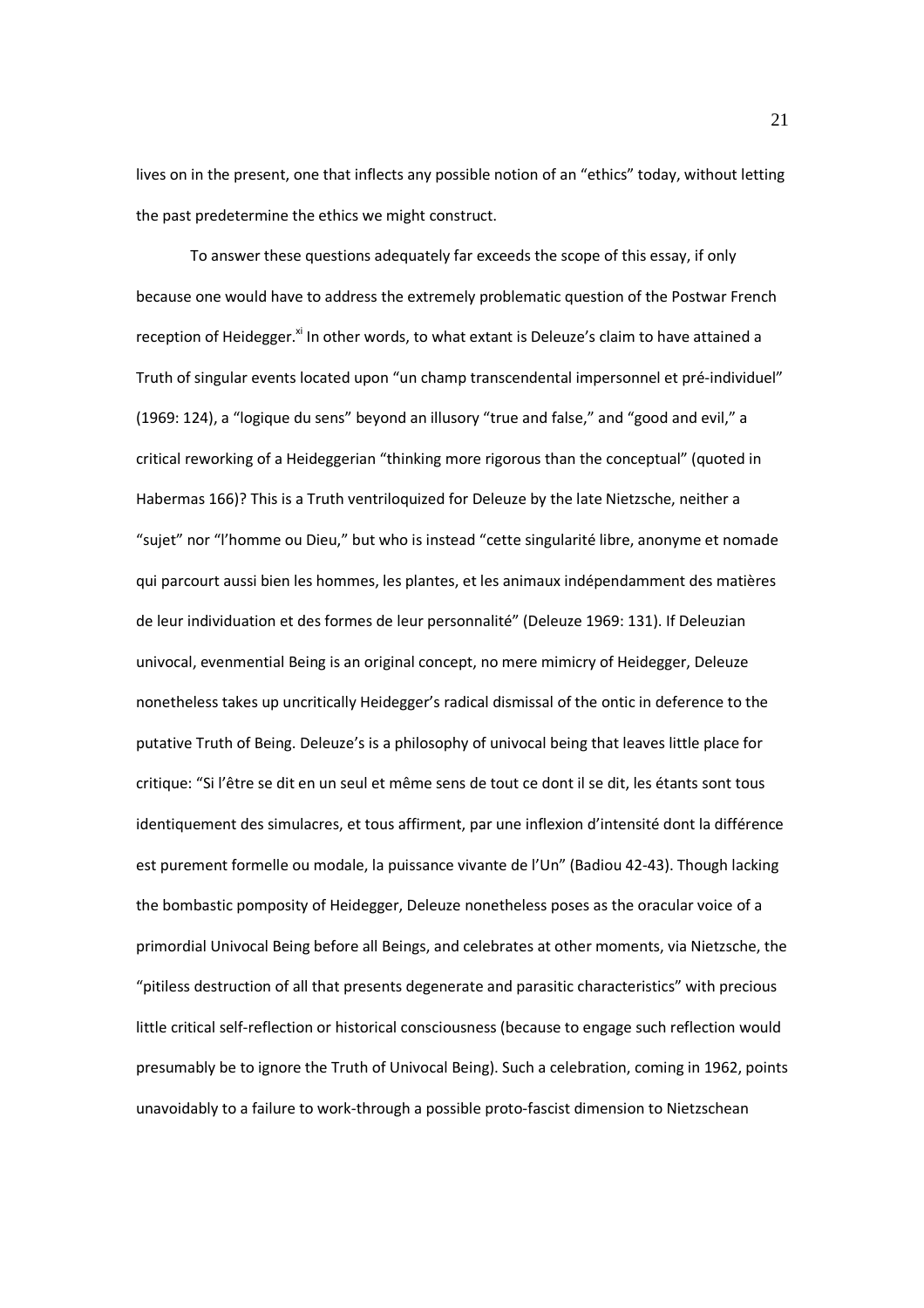thought, and, perhaps more importantly, to address the willfully obfuscatory French appropriation of Heidegger's Postwar oracularism, of his enunciation of a Being prior to any Beings, in which the Holocaust is, as he callously put the issue in a letter of 1948 to a desperate Herbert Marcuse, rendered equivalent to the deportation of so-called "Eastern Germans" from Poland and Czech Bohemia (Habermas 163). From the perspective of univocal being, such questions are admittedly the mere "clameur de l'être."

Deleuze's 1962 formulation of a Nietzschean "ethics" of destruction and violence is no isolated phenomenon, but appears in its contemporary context as another radical critique of democratic humanism inspired by Heidegger's elitist and simplistic dismissals of mass politics as the "chattering" of "the they" in favor of the radical actionism of "the great creators…the violent ones…who use force to become pre-eminent in historical Being as creators, *as men of action"*(Heidegger cited in Wolin 67-8). To take only one example, at the same moment as Deleuze's *Nietzsche,* Hannah Arendt's 1963 study *On Revolution* reserves "the political way of life" for "authentically political talents" in a gesture of Nietzschean elitism that disdains and fears the "so-called will of a multitude" and "the chaos of unrepresented and unpurified opinions" (Arendt 282, 162, 231).<sup>xii</sup> Arendt's argument is complex, at once an attempt to recover and celebrate the progressive specificity of the American Revolution, a vindication of the public sphere of enlightened discussion, and a neo-Burkean critique of the French Revolution's attempt to address social problems through revolutionary and absolutist means. Arendt's celebration of "action," however, echoes the radical conservativism of Heidegger and Carl Schmitt's attacks on parliamentary democracy in favor of an individualized, desocialized celebration of the "decision" (existentialist for Heidegger, dictatorial for Schmitt, and revolutionary for Arendt) of the man of action. The antidemocratic tendency of this dimension of Arendt's book sits uneasily (to put it lightly) with her progressive political orientation.<sup>xiii</sup> This school of thought shares a conviction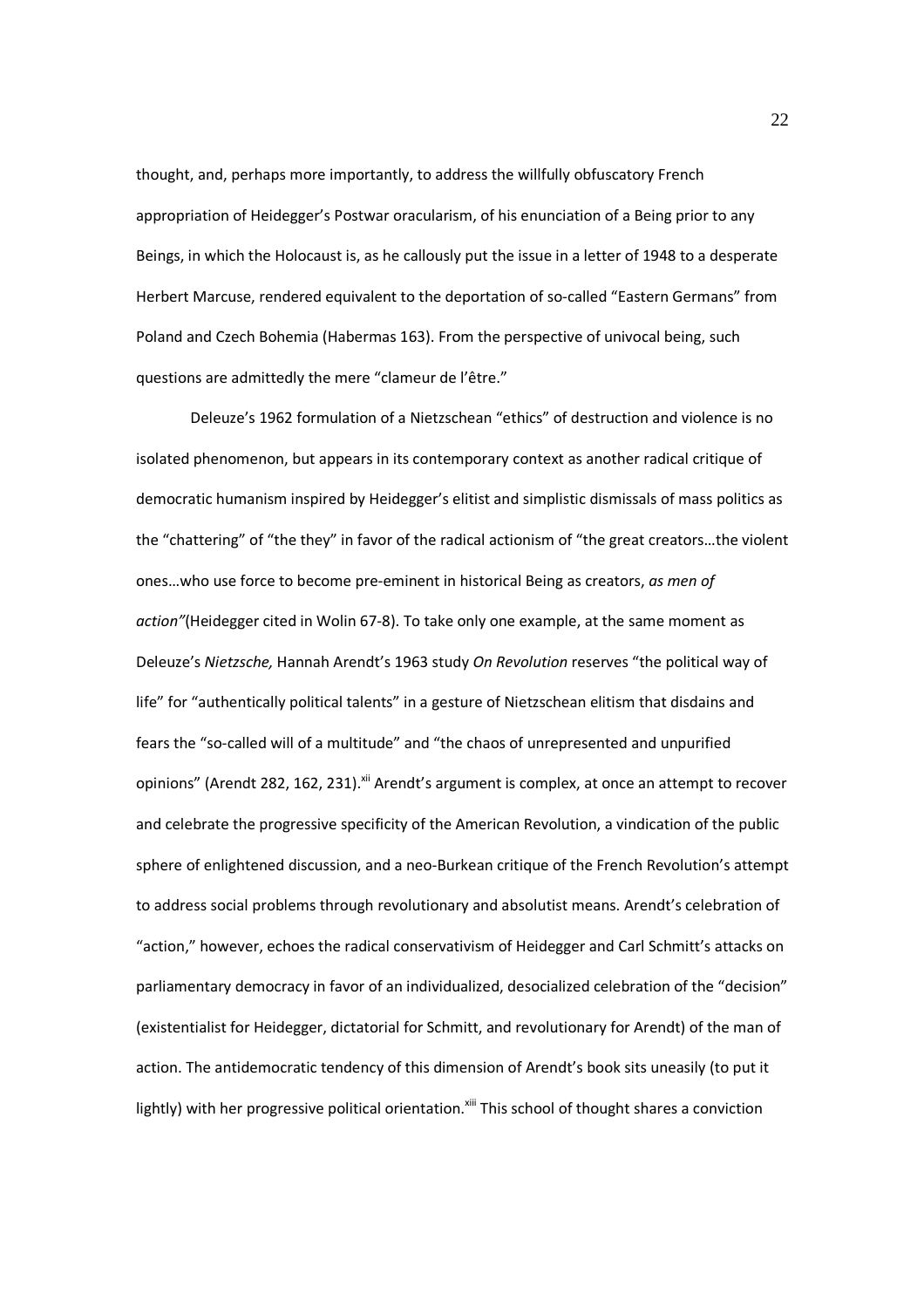that because democratic modernity in its actual manifestations (from Weimar to the EU and the United Nations) displays radical insufficiencies, it should be violently "deconstructed" and "destroyed" rather than reformed and perfected (the latter a viewpoint one might schematically associate with Habermas). While Deleuze's *Nietzsche* (like that of Heidegger) never descends from its philosophical heights of abstraction to condescend to concrete political analysis along the lines of Schmitt or Arendt, since it nonetheless calls itself an ethics, I think it is both valid and necessary to draw such parallels.

In *Qu'est-ce que la philosophie,* Deleuze praises Primo Levi for having made readers feel "the shame of being a man…. We are not responsible for the victims, but before the victims" (103). This is obviously a complete reversal from Deleuze's earlier nietzschean praise of "irresponsibility." But it remains an isolated, late statement by Deleuze that must be turned back to illuminate his earlier thought that is taken by recent commentators such as Hardt to constitute an "ethics." Founding his ethics upon Spinoza's radical definition of social justice as the free deployment of an individual's intrinsic potentiality implies (against Spinoza's own desire for an "absolute" concept of democracy) a differential, rather than absolute, attribution of justice; as Zizek puts it, "the amount of justice owed to me equals my power"(2004: 36). The postwar reappropriation and denazification of Nietzsche by Deleuze and Anglophone commentators such as Walter Kaufmann has been only too successful in arguing that the relation between Nietzsche and fascism is one of sheer falsification and ignorance. As this writer's initiation to philosophy, Kaufmann's anti-fascist, anti-anti-semitic, European Nietzsche has long been a given for me, but I feel less and less willing to accept uncritically the unqualified affirmation of affirmation itself, and a corresponding will to "purge" the negative. Deleuze constitutes his various "planes of immanence" in this way, through a process of exclusion. The "affirmation" of the will to power that "expulses the negative"(1962: 199) follows a logic of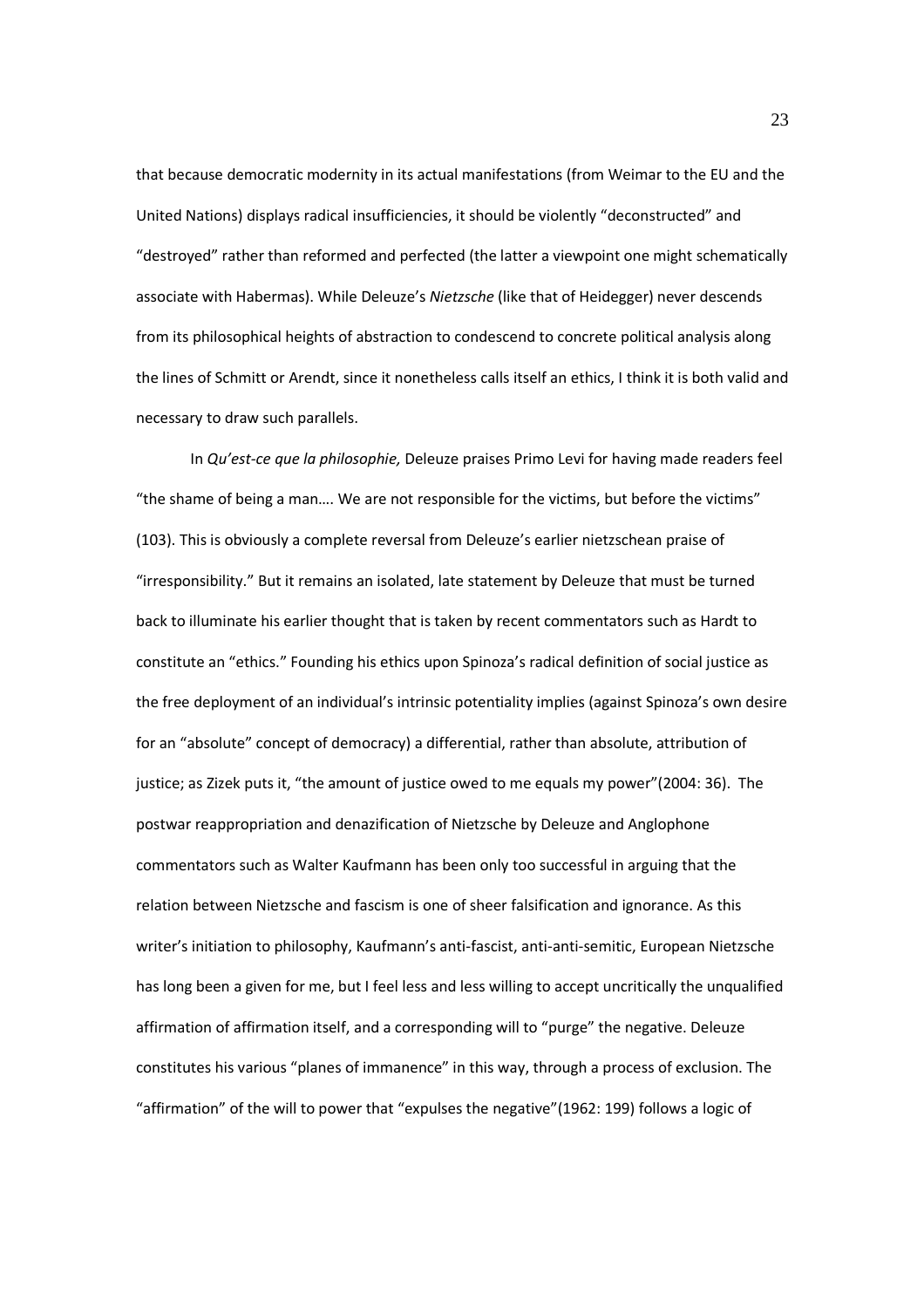purification not only thematically, but is only able to appear as ethical because it has itself been purged of all content. A "Dionysiac affirmation that no negation sullies [*ne souille*]" (205) can only remain ethical if we are not speaking of actual beings who are to be eliminated from sullying a "pure" affirmation. Paradoxically, for Nietzchean "affirmation" to remain ethical, Deleuze must assume *a priori* the absolute separation between thought and desire (to be purged of negative affects) and entities (presumably not to be liquidated in death camps). Deleuze is clearly attempting just the opposite, but never reflects on the implications of univocity for an immanent, nonidealist ethics. Instead, we hear only praise of Zarathoustra's "active destruction" (200). Nietzsche's "affirmation of …destruction" (cited by Deleuze, 201) remains innocent precisely because it is a contentless abstraction from which the negative has been previously expulsed.

Not to put too fine a point on it, but this is the logic of Jim Crow and Apartheid. $x^i$  From Spinoza, Deleuzian ethics adopts the maxim that we must structure existence "to produce active affections" and "come to experience a maximum of joyful passions" (cited in Hardt 95). Hardt, like Tony Negri's study *Spinoza: L'anomalia selvaggia,* is brilliant in his construction of a progressive post-postmodern political program from Deleuze's Spinozism. Still, Hardt enjoins us to proceed in instituting this utopia by "recogniz[ing] common relationships that exist between our body and another body," and we are to do so by the apprehension of "visible signs"(presumably not skin color or facial characteristics) (96, 102). Instead, this is doubtless a call to the construction of a new, constituent universalism. But in the meantime, would not the cities we might construct—as long as there are "others" who are deemed the carriers of "negative" affects, others who might "sully" us with their negativity—be the ghetto of a race of affirmative "supermen"?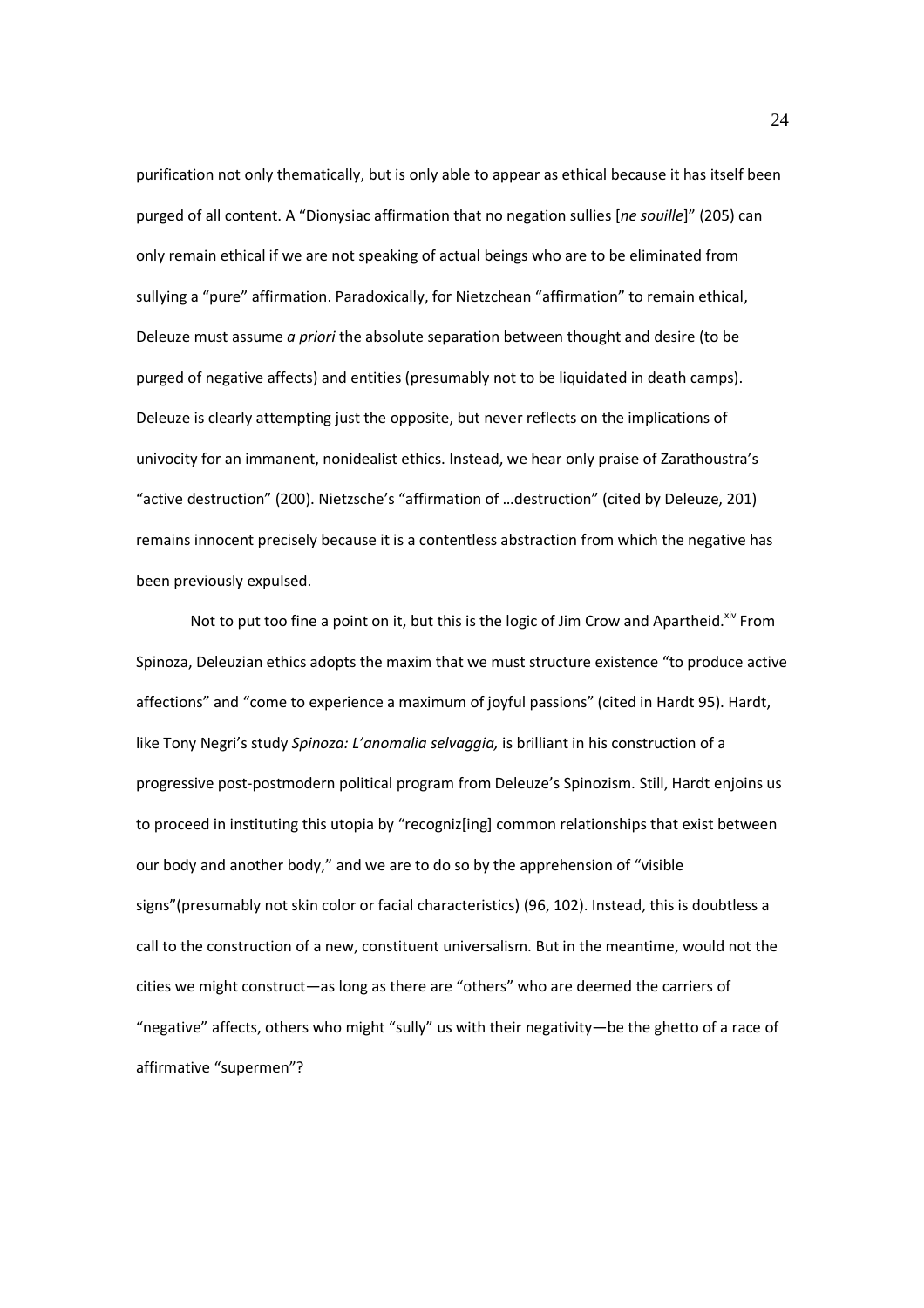This "apartheid" logic is not a mere epiphenomenal moment in Deleuze's informal conversations with Claire Parnet. Rather, as Vincent Descombes has shown, it is follows rigorously from Deleuze's attempt to elucidate a non-relational ethics of pure singularity in *Nietzsche et la philosophie*:

'Negation *opposes* affirmation, whereas affirmation *differs* from negation' [writes Deleuze…]. From the standpoint of affirmation, the non-identity of difference and opposition is not an opposition, but a difference, whilst from the standpoint of negation, the same non-identity is an opposition. […] The criterion proposed by Deleuze demands that the relation of Master to Slave should not be superimposable upon that of Slave to Master. In one, it is a relation of difference, in the other a relation of opposition. But if this is so, the criterion is quite useless, for there can be *no relationship* between Master and Slave. The Master will live only among Masters, and the Slave will only ever encounter Slaves. […] The noble evaluation derives from itself, out of the richness of its being, whilst the base evaluation derives from its own indigence relative to the superiority it recognizes and covets in another. But this difference is meaningful only if it is possible to conceive of an evaluation of a noble kind which would not be comparative. [...] But if a relationship to the other is not present in this sovereign affirmation of self, then Deleuze ought not to say that 'the Master affirms his difference', but rather 'he affirms his *identity*'. (163-66)

The philosophy of internal difference and pure singularity is, in both its substance and logic, sheer identitarian ideology. $^{x^{y}}$ 

Such questions cannot be taboo if we are truly to learn from Deleuze. Can we accept his call to interiority, the praise of entities that "[remain] in themselves" (cited in Hardt 69) as an *a priori* value, in which the only need we would have to know an other is to undertake a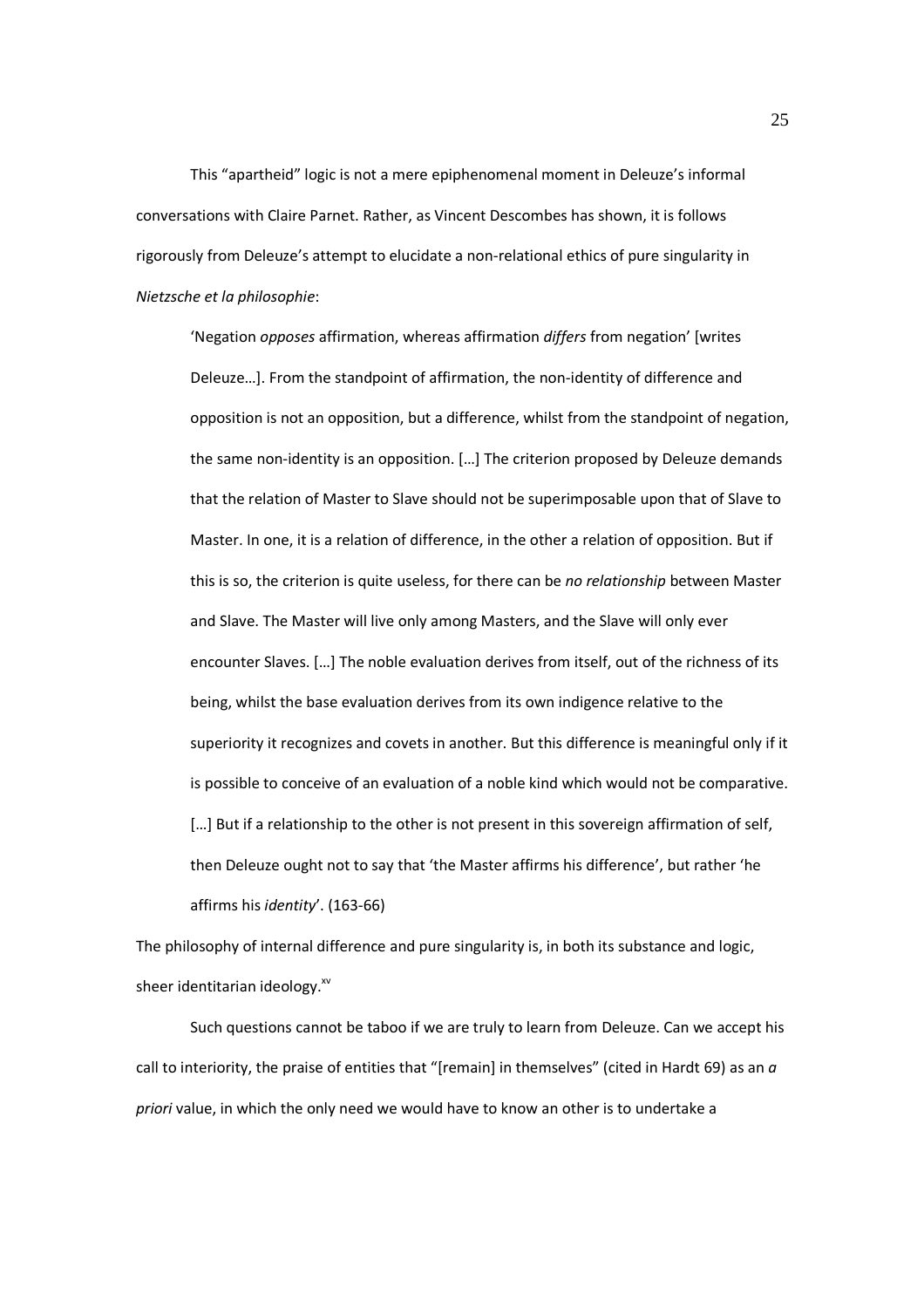narcissistic "symptomatology" to discover whether the other increases or decreases our own force and positive affects (1962: 88)? Following through this line of thought, Deleuze ends up calling for "each group or individual [to] construct the plane of immanence on which they lead their life and carry on their business" (1987: 96). With no mediation constructed *between*  singularity and the univocity of being (i.e. a social world), the world in which individuals are (internally differentiated, non-relational) singularities reverts in its absolutism into a logic of absolute identity. In contrast to Adorno, who maintained that there is no freedom for the individual in a context of unfreedom, Deleuzian ethics locates freedom in the putatively efficient internal cause; the individual's goal remains self-centered and culinary ("to discover, to invent new possibilities of life" (1962: 115), its criteria for judgment merely whether an external body is "good for *my* nature" (cited in Hardt 94, my emphasis). The distinction between Deleuze and Adorno appears total: the former, following Nietzsche, replaces (relational, transcendental, resentment-based) morality with (internal, immanent, power-based) ethics, while the latter rejects such a gesture. Adorno explicitly refuses the turn to ethics in postwar thought as an obfuscation of social conflict, the imaginary resolution of real contradictions.

> The reason why the question of moral philosophy has become so very problematic today is that the substantial nature of custom, the possibility of the good life in the forms in which the community exists, which confront the individual in pre-existing form, has been radically eroded…. [And yet] to reduce the problem of morality to ethics is to perform a sort of conjuring trick by means of which the decisive problem of moral philosophy, namely the relation of the individual to the general, is made to disappear. What is implied in all this is the idea that if I live in accordance with my own ethos, my own nature… then this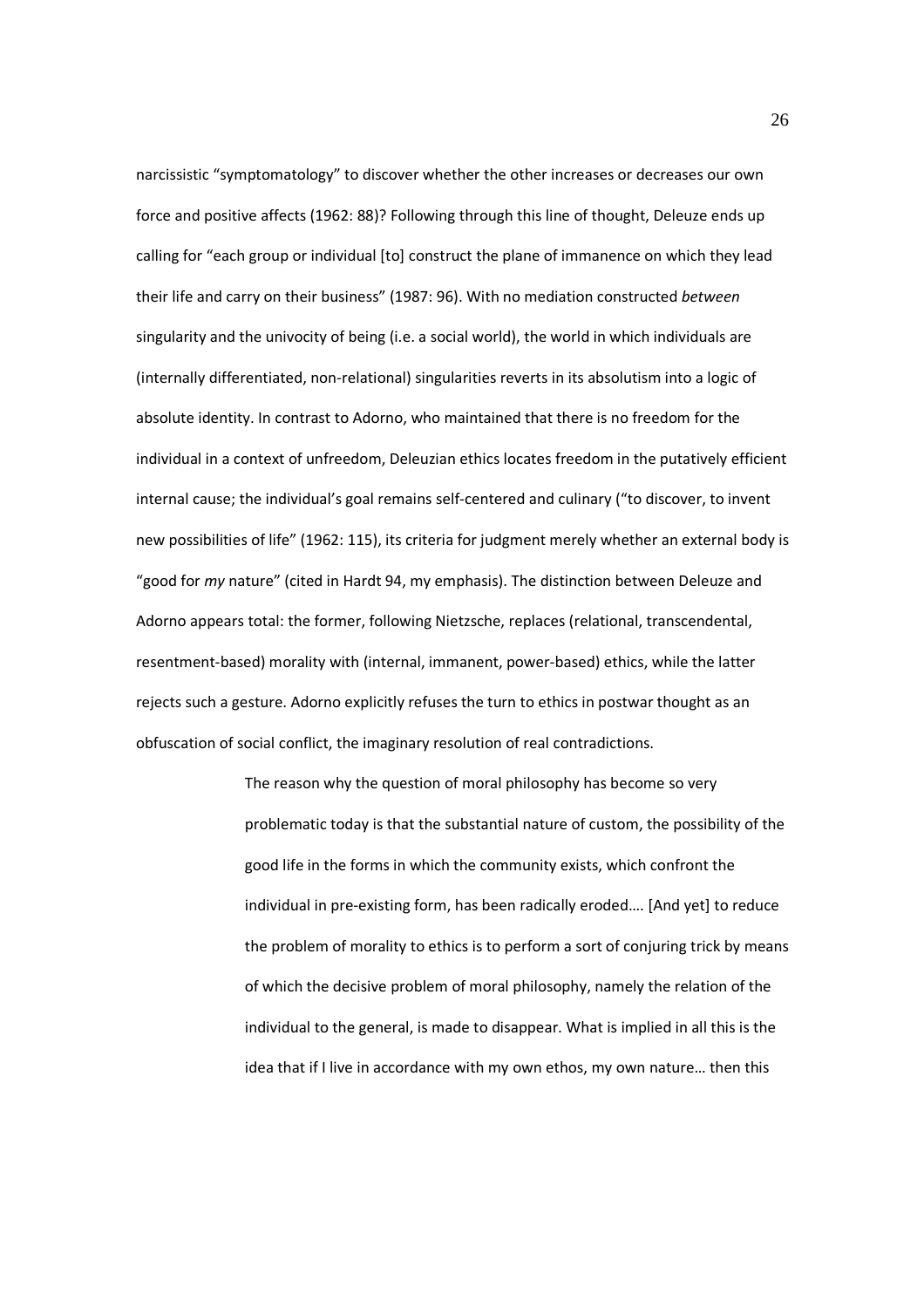will be enough to bring about the good life. And this is nothing but pure illusion and ideology. (2000: 10)

But if Adorno stands as the untruth of Deleuze, Deleuze could be said to constitute the truth of an Adorno unable to see beyond the monadic genius (Beethoven, Schoenberg) lost amid universally alienated culture, and to envision a substantive, universal community. The concept of internal difference must be taken not as an ontological foundation of Being, as Deleuze presents it, but instead as a practical and situated modality of understanding the world. Rather than making transcendental claims as to the structure of Being, internal difference can and should remain a tool used to describe the actual and potential forms of becoming of specific and limited totalities, as it does for the contemporary Deleuzians Michael Hardt and Antonio Negri: "The multitude is a multiplicity of innumerable internal differences that can never be reduced to a unity or a single identity [...]. The multitude is a multiplicity of all these singular differences" (xiv). Despite their use of the present indicative ("is"), their strategic use of internal difference is explanatory and prescriptive; no claims are made that the concept actually serves as an ontological foundation of all reality, but rather that we should strive to form social existence into a totality of internally differentiated relations. Used in this limited and fundamentally critical fashion, the concept of internal difference can serve to underpin a critical and reflexive ethics that maintains a progressive orientation. Deleuzian ethics thus presupposes a standpoint of totality that transcends the interiority of isolated individual subjects. There is no other way to understand Spinozian affirmation as ethical other than in a total (future) context in which all are able to discover "what [their individual, collective] body can do," to maximize the expression of their affirmative affects. Spinoza in this sense can be taken quite precisely as the positive construction of Adorno's "No truth in untruth." Only in the global instantiation of a free society, from which no others need be banned for their "negativity," could individuals taken as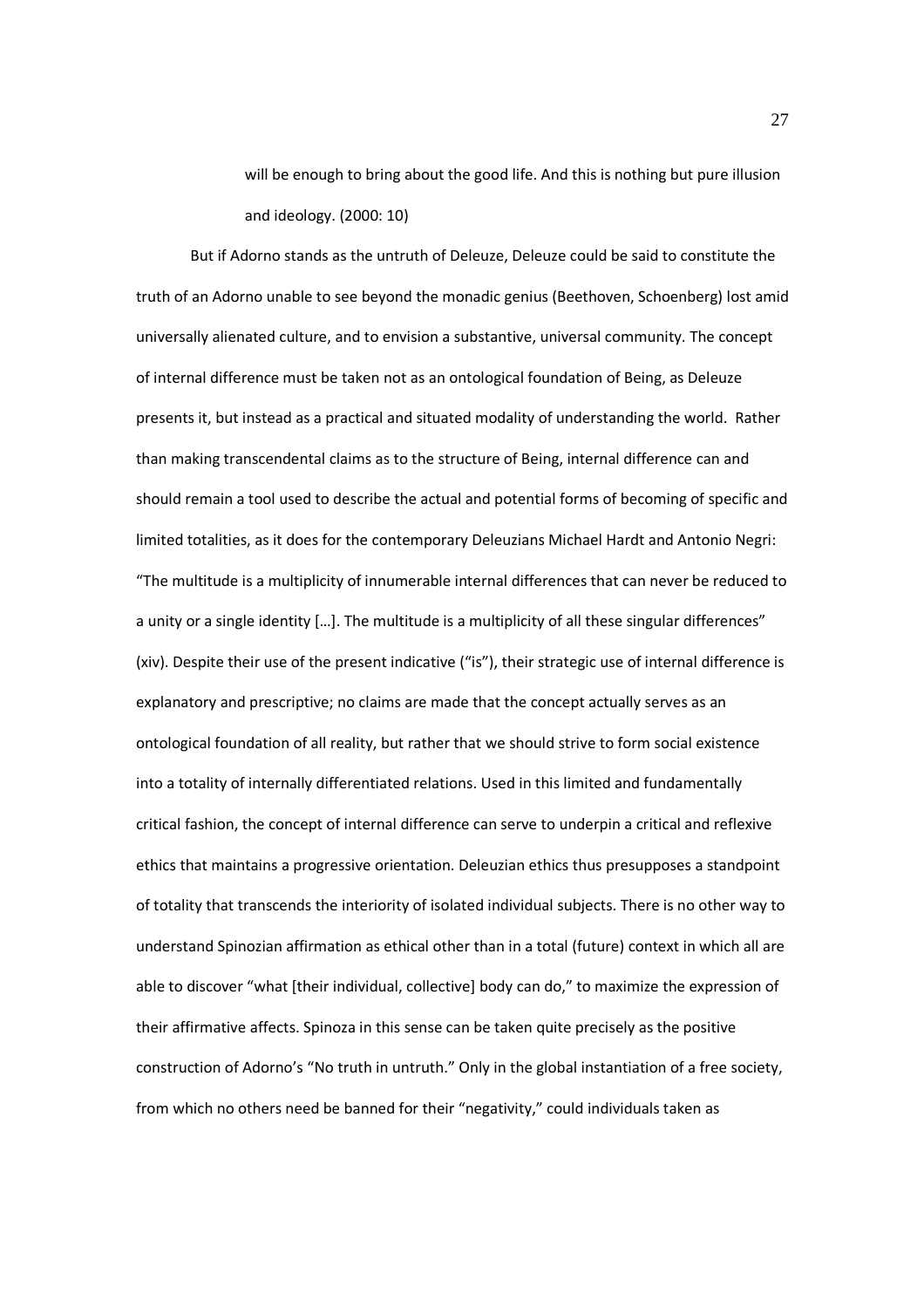singularities reach the maximum of their capacity to act (together). If Adorno refuses such a positive image of utopia, the seduction of Deleuzism is to begin immanently to construct, on a plane not free of its own contradictions and idealism, representations of the constituent power of the multiple.

## Bibliography

Adorno, Theodor Weisengrund. ---. *Negative Dialectics*. Tr. E.B. Ashton. New York: Continuum, 1973.

---. *Problems of Moral Philosophy.* Tr. Rodney Livingstone. Stanford: Stanford University Press, 2000.

---. *Sound Figures.* Trans. Rodney Livingstone. (Stanford: Stanford UP, 1999).

Arendt, Hannah. *On Revolution.* New York: Viking Press, 1963.

Badiou, Alain. *Deleuze: "La clameur de l'être".* Paris: Hachette, 1997.

Benjamin, Walter. *Illuminations.* Tr. Harry Zohn. New York: Schocken Books, 1968.

Bernstein, J. M. *Adorno: Disenchantment and Ethics.* Cambridge: Cambridge University Press,

2001.

Buchanan, Ian. *Deleuzism: A Metacommentary.* Durham: Duke University Press, 2000.

Deleuze, Gilles. *Le bergsonisme.* Paris: PUF, 1966.

- ---. *Différence et répétition.* Paris: PUF, 1968.
- ---. *L'Ile déserte et autres textes.* Paris: Les éditions de minuit, 2002.
- ---. *Logique du sens.* Paris: Les éditions du minuit, 1969.
- ---. *Nietzsche et la philosophie*. Paris: PUF, 1962.
- ---. *Pourparlers.* Paris: Editions de minuit, 1990.

---. *Spinoza: Philosophie pratique.* Paris: Editions de minuit, 1981.

Deleuze, Gilles and Félix Guattari. *Qu'est-ce que la philosophie?* Paris: Editions de minuit, 1991.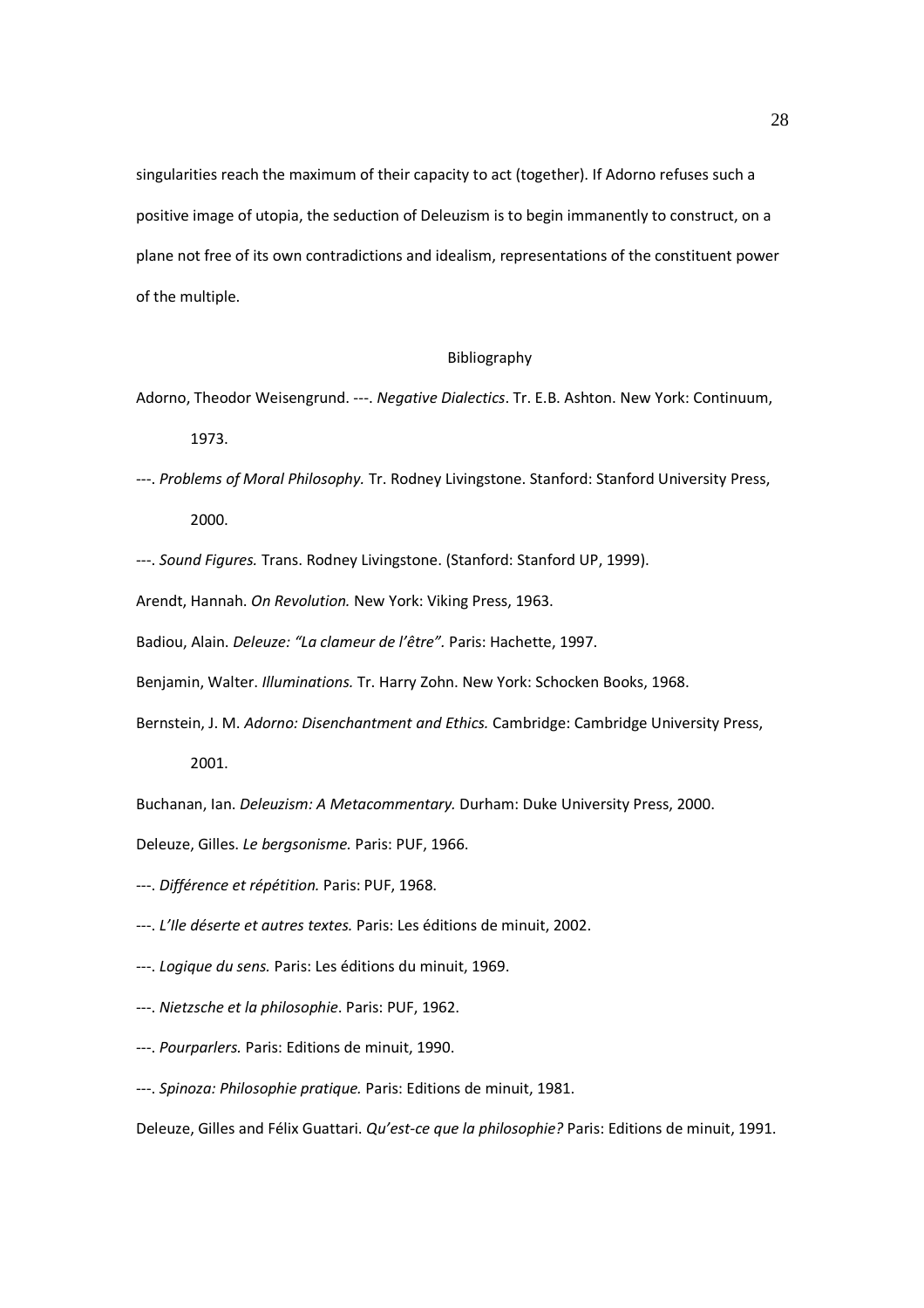---. *A Thousand Plateaus*. Minneapolis: University of Minnesota Press, 1987.

- Deleuze, Gilles and Claire Parnet. *Dialogues.* Tr. Hugh Tomlinson and Barbara Habberjam. New York: Columbia University Press, 1987.
- Descombes, Vincent. *Modern French Philosophy.* Tr. L. Scott-Fox and J.M. Harding. Cambridge, Cambridge University Press, 1980.
- Habermas, Jürgen. *The Philosophical Discourse of Modernity: Twelve Lectures*. Cambridge: MIT, 1987.
- ---. "Work and Weltanschauung: The Heidegger Controversy from a German Perspective." In *The New Conservatism: Cultural Criticism and the Historians' Debate*. Cambridge: MIT, 1989. Pp. 140-172.
- Hardt, Michael. *Gilles Deleuze: An Apprenticeship in Philosophy.* Minneapolis: University of Minnesota Press, 1993.
- Hardt, Michael, and Antonion Negri. *Multitudes: War and Democracy in the Age of Empire.* New York: Penguin, 2004.
- Hegel, G.W.F. *Hegel's Science of Logic.* Tr. A.V. Miller. Atlantic Highlands: Humanities Press International, 1989.
- Laclau, Ernesto. *Emancipation(s).* London: Verso, 1996.
- Malabou, Catherine. "Who's Afraid of Hegelian Wolves?" in *Deleuze: A Critical Reader.* Ed. Paul Patton. Cambridge: Blackwell Publishers, 1996. pp. 114-138.
- Marchart, Oliver. "Politics and the ontological difference: on the 'strictly philosophical' in Laclau's work." *Laclau: A Critical Reader.* London: Routledge, 2004. 54-72.
- May, Todd. "Badiou and Deleuze on the One and the Many." *Think Again: Alain Badiou and the Future of Philosophy.* Ed. Peter Hallward. New York: Continuum, 2004. 67-76.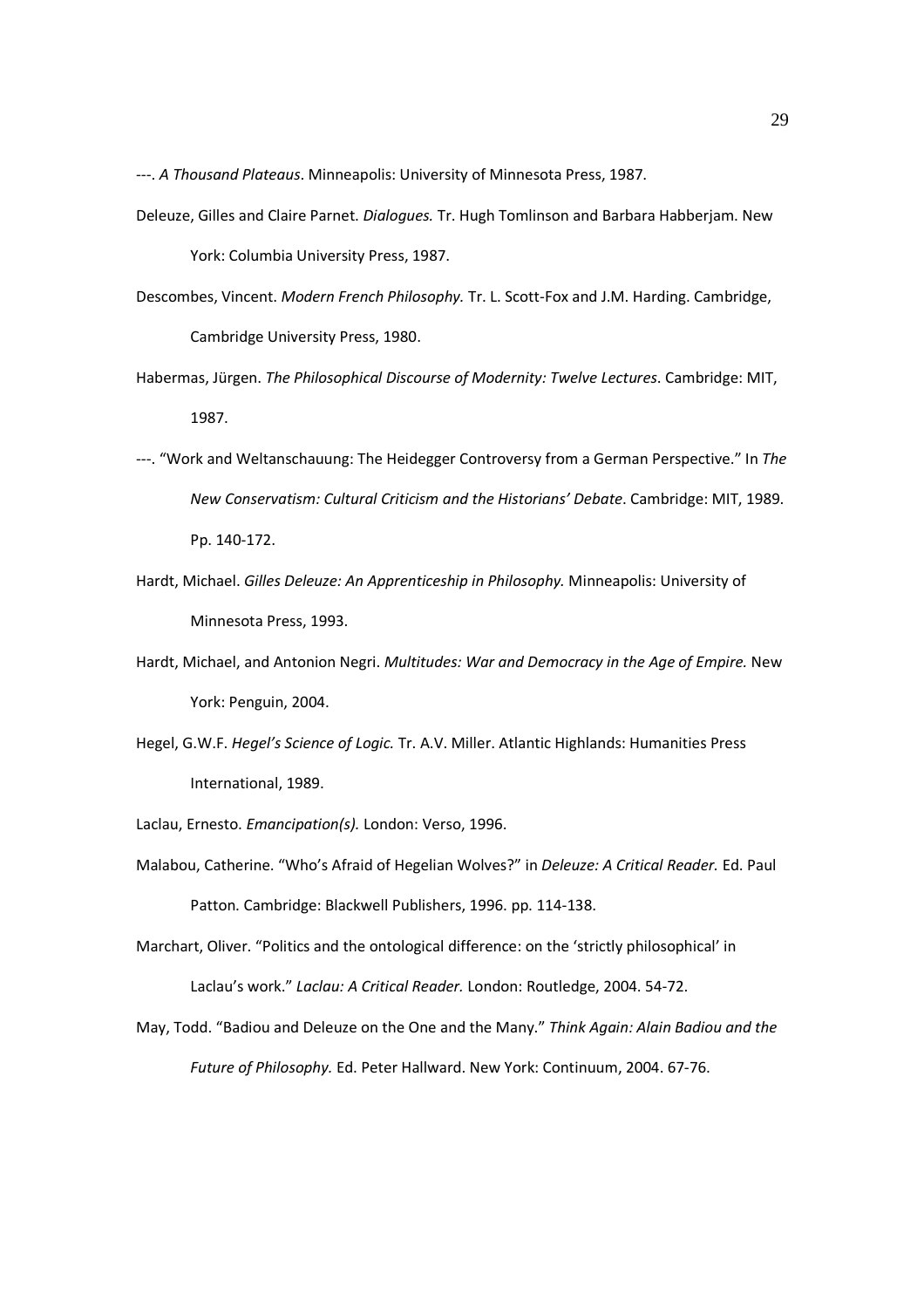- Negri, Antonio. *Insurgencies: Constituent Power and the Modern State.* Tr. Maurizia Boscagli. Minneapolis: University of Minnesota Press, 1999.
- ---. *Spinoza: L'anomalia salvaggia, Spinoza sovversivo, Democrazia ed eternità in Spinoza.* Roma: Derive Approdi, 1998.
- Nesbitt, Nick. "Deleuze, Adorno, and the Composition of Musical Multiplicity." *Deleuze and Music.* Ed. Ian Buchanan and Marcel Swiboda. Edinburgh: Edinburgh University Press, 2004. 54-75.
- ---. "Troping Tousssaint, Writing Revolution." *Research in African Literatures*. 35: 2 (Summer 2004), 18-33.
- Nietzsche, Friedrich. *Ecce Homo.* Tr. Walter Kaufmann. New York: Vintage Books, 1969.
- ---. *Beyond Good and Evil*. Tr. Judith Norman. New York: Cambridge University Press, 2002.

Patton, Paul. *Deleuze and the Political.* New York: Routledge, 2000.

- Safranski, Rüdiger. *Martin Heidegger: Between Good and Evil.* Cambridge: Harvard University Press, 1998.
- Spinoza, Benedict de. *A Spinoza Reader: The Ethics and Other Works.* Princeton: Princeton University Press, 1994.
- Zizek, Slavoj. "Class Struggle of Postmodernism? Yes, please!" In *Contingency, Hegemony, Universality: Contemporary Dialogues on the Left*. Judith Butler, Ernesto Laclau, and Slovoj Zizek. New York: Verso, 2000. 90-135.

---. *Organs Without Bodies: Deleuze and Consequences.* New York: Routledge, 2004.

-

<sup>&</sup>lt;sup>i</sup> Portions of the following two paragraphs appeared in the article "Deleuze, Adorno, and the Composition of Musical Multiplicity" (55).

ii See Catherine Malabou's article "Who's Afraid of Hegelian Wolves?"and Zizek's *Organs Without Bodies,* where he points out that "Hegel is the absolute exception [to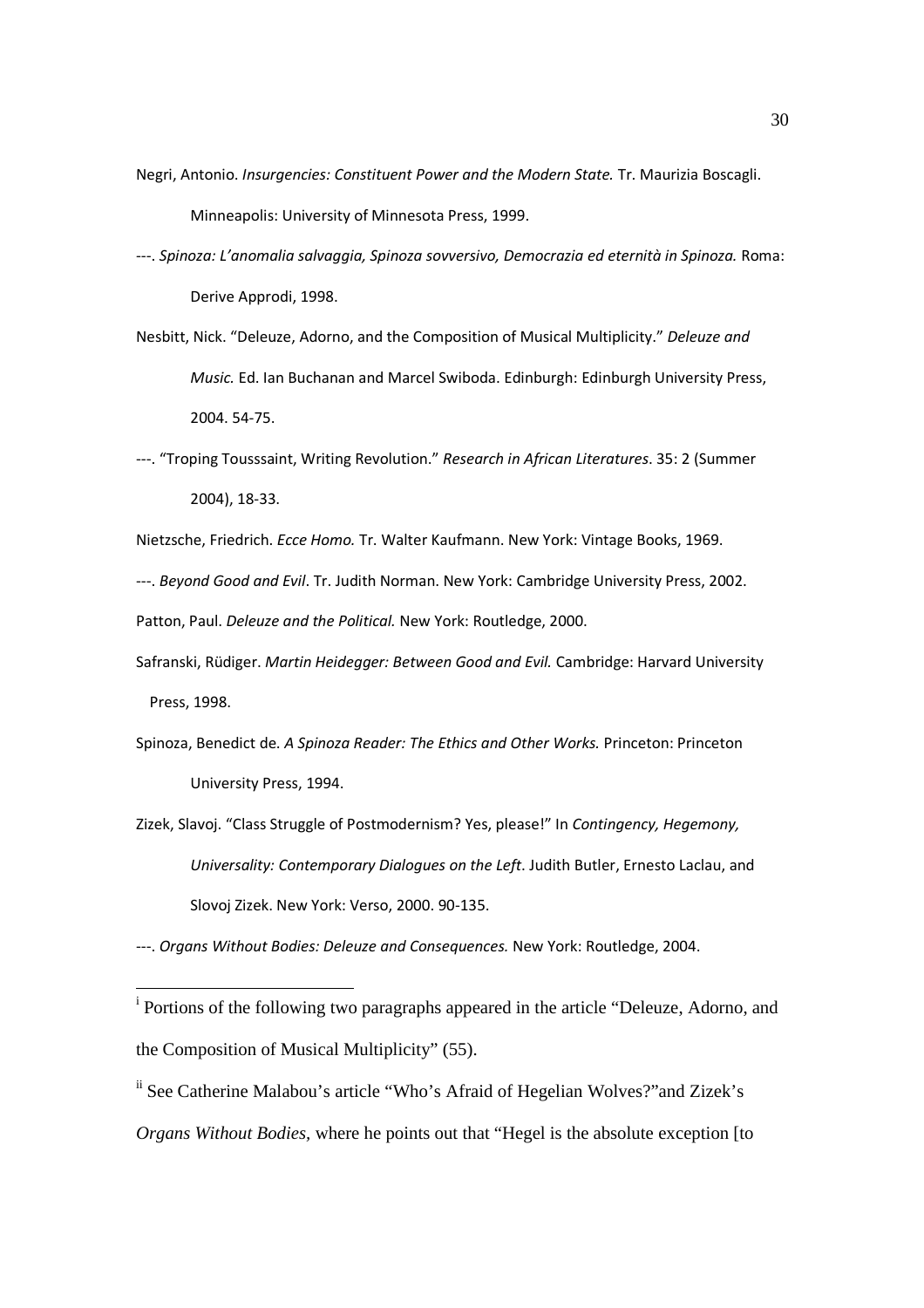Deleuze's stated desire to 'take an author from behind'] a kind of prohibition of incest in this field of taking philosophers from behind, opening up the multitude of other philosophers available for buggery" (2004: 48).

l

iii Though these early texts are not explicit, the origins of a concept of internal, nonrelational difference and singularity presumably extend for Deleuze back beyond Bergson and Spinoza to Duns Scotus. Scotus' concept of the *haecceitas* (which Deleuze and Guattari will adopt in *Milles plateaux*) conceptualized things in themselves, their "thisnow-here-ness." As Heidegger recognized in his Habilitation thesis on Scotus, the *haecceitas* of any thing is previous to any relation with other things; negation, the notbeing-another-thing of any thing is secondary, imported into them through comparative thinking. Instead, Heidegger, states, "What really exists is individual" (cited in Safranski 62).

 $\mu$ <sup>iv</sup> And not, surprisingly, his definition of "singular things," which is relational: "By singular things I understand things that are finite and have a determinate existence" (116). The finite—that which has definite boundaries or limits—defines itself in relation to what it is not; a singular thing is for Spinoza merely one of the many modes of a single and univocal substance, not the non-relational, autonomous being of Deleuzian internal difference.

 $\mathbf{v}$  In the *Ethics* (E IP7S2), Spinoza does not attempt to prove that substances actually exist (this remains an unquestioned presupposition) but rather that "*if* someone were [to have] a clear and distinct, that is, true, idea of a substance" it would be contradictory to doubt its existence (89). But what if one were unable to attain a clear and distinct idea of this concept?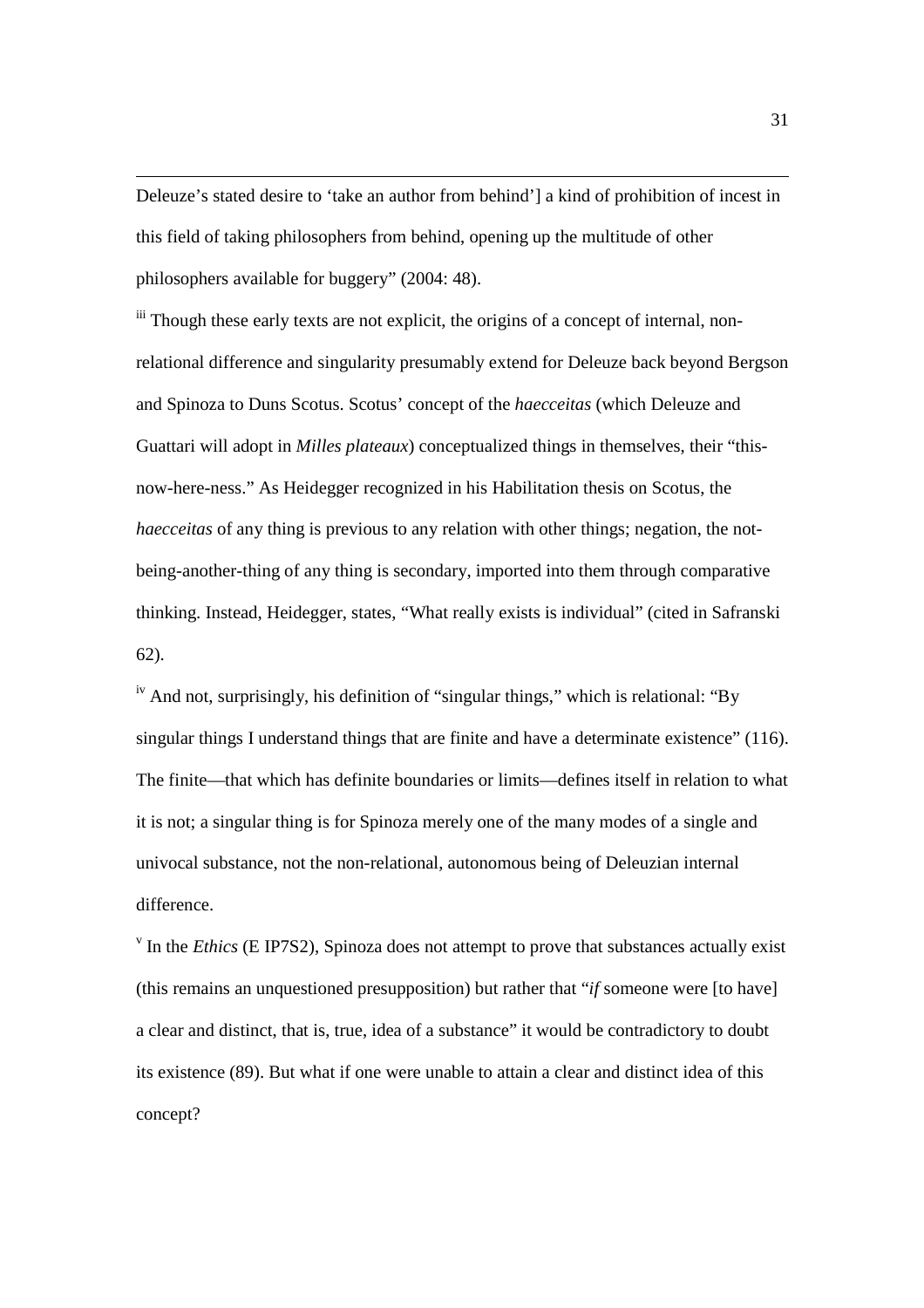vi See for example Hegel's discussion of Spinoza in the *Logic,* where he accuses Spinoza of "external thinking," of conceiving the Absolute only as a "first, an immediate" (536- 37). Caught in the logic of a schoolyard brawl, Hegel here returns the same accusation that we heard the Spinozian Deleuze making a moment ago against Hegel himself: "You're abstract!" "No, you are!…"

<sup>vii</sup> Paul Patton offers a succinct and lucid analysis of Deleuze's distinction between the possible and the virtual in *Deleuze and the Political* (35-40).

viii By Hegel, in Vol. II, Ch. 3 of the *Logic* (665).

l

 $\frac{1}{x}$  This is not an isolated lapsus, but reappears in many guises; as for example in the celebrated discussion with Foucault "Les intellectuals et le pouvoir," where they tell us: "Le rôle de l'intellectuel n'est plus de se placer 'un peu en avant ou un peu de côté' pour dire la vérité muette de tous"(2002: 290). "Qui parle en philosophie?" indeed; just how Foucault and Deleuze attained this lofty position from which they could place a universal ban on the attempt to articulate insight into totality is left unexamined in the eagerness to celebrate what Deleuze calls "partial and fragmentary…relations" (288).

x In his study *Adorno: Disenchantment and Ethics,* J.M. Bernstein complexly renders the many contradictions and implications of an Adornian ethics, which I will not address here.

 $x_i$ <sup>xi</sup> Alain Badiou underlines the fundamental debt of Deleuze's thought to Heidegger: following the author of *Being and Time,* "la question posée par Deleuze est la question de l'être" (32), which Deleuze then goes on to supplement with a more "radical" critique of the philosophy of the subject as phenomenological intentionality (36).